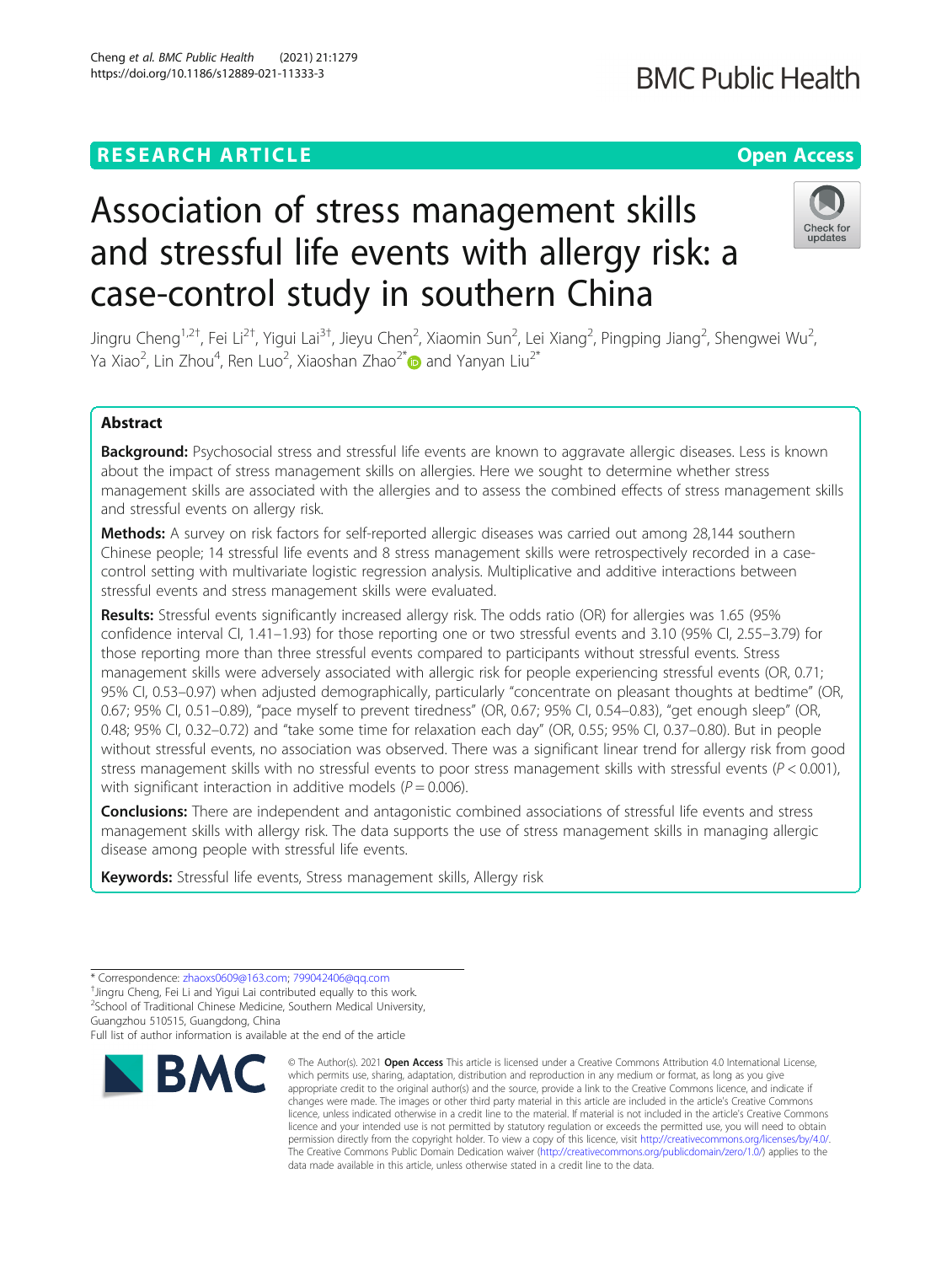#### Background

Allergic diseases have risen dramatically over the last decades [\[1](#page-11-0)] and become a worldwide burden in different population. In China, recent data show a 6.5% increase in the prevalence of allergic rhinitis from 2005 to 2011 [[2\]](#page-11-0), and a 150% growth of the asthma prevalence in children (from approximately 2% in 1990 to more than 3% in 2020) [[3\]](#page-11-0). Besides the common risk factors such as genetics  $[4]$  $[4]$  $[4]$ , environment  $[5]$  $[5]$ , female  $[6]$  $[6]$  and lifestyle factors [[7\]](#page-11-0), psychosocial stress (means the self-reported sensation of tension, irritability, nervousness, anxiety or sleeplessness [\[8](#page-11-0)] associated with poor health, family relationships, living arrangements, finance, work and stressful life events) is becoming more and more important in the onset or exacerbations of allergic diseases  $[9-12]$  $[9-12]$  $[9-12]$  $[9-12]$  $[9-12]$ . Possible mechanisms are regulation of epigenetics [\[13](#page-11-0)], or production of cytokines affecting neuroimmune processes, autonomic balance and inflammation [[14](#page-11-0)–[17](#page-11-0)], or activation of the hypothalamic-pituitary-adrenal (HPA) axis with anti-inflammatory and bronchodilator effects [[18\]](#page-11-0). This relationship linking psychosocial stress, central nervous system, and alterations in immune and endocrine function has been known as psychoneuroimmunology [[19\]](#page-11-0).

Stress has been described as "a constellation of events, comprised of a stimulus (stressor) that precipitates a reaction in the brain" [[20](#page-11-0)]. Critical events, such as disease or the death of a parent or friend, conflicts in personal relationships, or changes in living environment, are stressors in life [[21\]](#page-11-0). They demand psychological readjustment and may have a greater impact on the susceptibility or the course of the diseases [[22\]](#page-11-0). The association between stressful events and asthma attacks was suggested in an early research [\[23](#page-11-0)], the author divided one hundred adult asthmatic patients into 4 groups by age at onset(0–16,17-27,28–35 and 36–48 years), underwent a psychiatric interview and psychological investigations, the results indicate the onset age of asthma may be the end-product of somatic, psychic and psychosocial factors. Although the study did not focus on stressful life events, it did include some events associated with asthma development such as separation from a close relative or friend/occupational stress, economic difficulties, environment in adulthood et al. In addition, another study [[24\]](#page-11-0) showed an immediate effect in the first 2 days after experience a severe negative life event, with a 4.69-fold increase in the risk of a new asthma attack $(p<0.001)$ . Several other retrospective studies [[25](#page-11-0)–[28](#page-11-0)] and at least two prospective study [\[29](#page-11-0), [30](#page-11-0)] have reported a positive relationship between stressful events and the incidence of allergic disease among adolescents and adults. Besides above mentioned psychoneuroimmunology mechanism, G Herberth et al. [[31](#page-11-0)] provide excellent evidence that neuropeptide vasoactive intestinal peptide might act as mediators between stressful life events and immune regulation in children with separated/divorced parents.

It follows that managing stress could be expected to have salutary effects on the occurrence of allergic diseases and underlying disease course. Stress-reducing interventions aim at modifying stress appraisal and decreasing subjective anxiety. Stress management skills are lifestyle behaviors that help people to prevent stressful events from occurring and manage their responses to those stressful events. There are indications that stress management interventions might affect basal autonomic or endocrine responses  $[32]$  $[32]$ , and immune responses [[33\]](#page-11-0). Walker et al. [\[34\]](#page-11-0) found that patients who received relaxation training and image-guided therapy prior to chemotherapy reported a better quality of life and less emotional distress than patients who did not. In a systematic review, Huntley et al. [\[35](#page-11-0)] found that relaxation therapy had a positive effect on asthma outcomes. However, the specific relationship between stress management skills and the occurrence of allergic diseases, and its combined effect with stressful events on allergies, has largely been unexplored.

This case-control study sought to examine the link between stress management skills and allergies in a southern Chinese population, as well as it's interactional effects with stressful events on allergic diseases. It was hypothesized that better stress management skills would be associated with lower allergy risk and would moderate the negative influence of stressful events on allergy risk.

#### Methods

#### Study design and subjects

A survey on possible risk factors for the development of asthma and allergies was undertaken between April 2012 and January 2013 in six cities randomly selected in Guangdong province, southern China (Guangzhou, Huizhou, Shaoguan, Jiangmen, Zhanjiang and Heyuan). We selected one or two convenient areas (e.g. schools, companies, government agencies or factories) in each city for cluster sampling. Original questionnaire data were obtained from 28,144 persons. Of these, 13,491 (47.94%) were men and 14,653 (52.06%) women. A matched case-control study was conducted to investigate the relationship between life events, stress management skills and allergic diseases. Case and control participants were selected from these 28,144 respondents. The case participants were willing to participate and met the following inclusion criteria: (i) 18 years of age or older; (ii) with one or more self-reported allergic diseases (asthma or bronchitis, allergic rhinitis, atopic dermatitis); (iii) not pregnant or lactating, and (iv) no critical illness (eg. depression/anxiety, DM, hypertension, cardiovascular or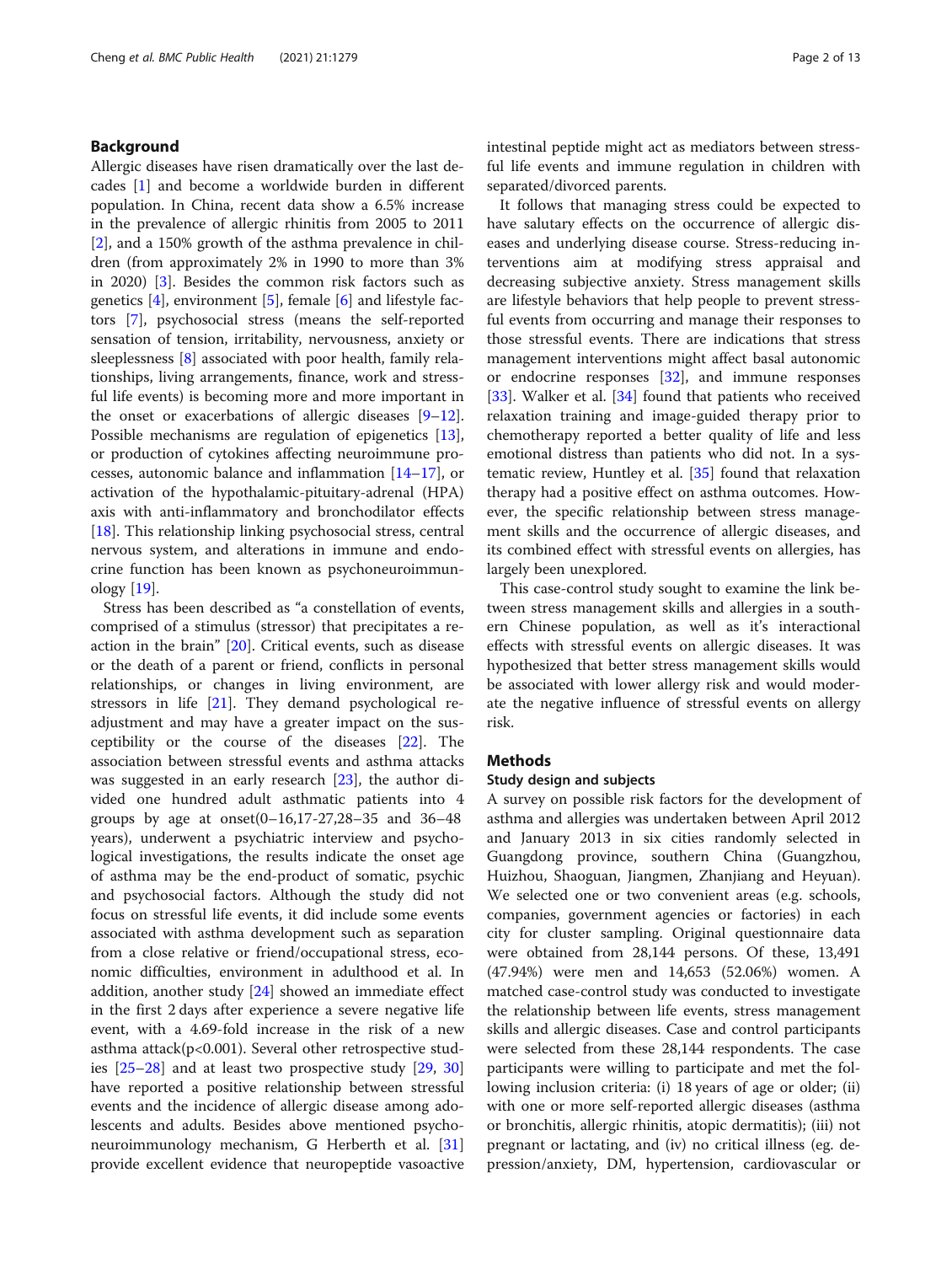renal diseases, et al.) or intake of medication in the previous 2 weeks.

Self-reported allergic diseases were selected by positive answers to any of the following questions (Questionnaire [1\)](#page-10-0):

- Asthma: Have you ever had asthma? If so, has a doctor diagnosed the disease?
- Allergic rhinitis: Have you ever had 'hay fever' or other allergic nasal symptoms (sneezing, nasal itching, blocked nose or runny nose) in the absence of a cold or flu, e.g. from pollen or animals? A doctor's diagnosis for the disorder was required.
- Atopic dermatitis: Have you ever had symptoms of itchy rash called atopic eczema or eczema localized to flexural regions (such as folds of the elbows, behind the knees), facial, or generalized to the body? In addition, a doctor's diagnosis was asked about.

For each case participant, we validate the allergic diseases by asking "has a doctor diagnosed the disease" or by evaluating their medical histories getting from each unit managers (at least 1 year medical examination report between 2012 and 2013 for each participant). Cases who responsed above questions "yes" or had "allergic disease" medical record met the criteria for self-reported allergic diseases, and were included in the case-control study. Two matched control participants were randomly selected from the respondents who had reported no symptoms suggestive of allergic diseases during their lifetime, and were incidence-density matched to the case participants by departments of the selected area, sex and age (±3 years). Eligible control participants were 18 years or older, not pregnant or lactating, and had no history of any other serious chronic disease. As is standard in incidence-density matching, a control participant could serve as a control for more than one case participant [[36\]](#page-11-0). A total of 1340 participants with allergies and 2662 healthy control participants were recruited.

#### Questions on stressful life events

We asked if the respondents had ever experienced various specific potentially stressful life events (Questionnaire [1](#page-10-0)). The events were based on a commonly used life event scale [\[37\]](#page-11-0). The original list included 14 items, and subjects were asked to respond either "yes (scored 1)" or "no (scored 0)". Based on preliminary data analysis, and knowledge of life events generally regarded as stressful, the events were divided into three groups: disease or death of family members or close friends; conflicts in personal relationships (including relationships with family members, spouses, colleagues or friends); life changes or other events (e.g. economic, career, lifestyle, living environment). Indicators used in the analyses included a

total stressful life event score (range from 0 to 14) obtained by summing all 14 items as well as subscale scores related to particular domains (Table [2\)](#page-4-0).

#### Assessment of stress management skills

The Health-Promoting Lifestyle Profile II (HPLP-II) was used to measure stress management skills (Questionnaire [2\)](#page-10-0). The scale was developed by Walker and colleagues in 1987 [[38](#page-11-0)] and later revised as the HPLP-II [[39\]](#page-11-0). The Chinese version of HPLP-II was developed by Lee and Loke, who established validity and credibility with an internal consistency coefficient (Cronbach's alpha) of 0.91 [\[39](#page-11-0), [40](#page-11-0)]. It measures six dimensions of self-reported health-promoting behaviors, including spiritual growth (nine items), health responsibility (nine items), physical activity (eight items), nutrition (nine items), interpersonal relations (nine items) and stress management (eight items). Each subgroup can be used independently [[41\]](#page-11-0). In this study, we only used the stress management subscale, the Cronbach's alpha of which was reported in Hong Kong as 0.75 [[42\]](#page-11-0). It includes eight items (Table S[1\)](#page-10-0), covers most approaches of managing or reducing stress. Participants were asked to rate the frequency of stress management behaviors using the four-point Likert scale as 1 (never or rarely), 2 (sometimes), 3 (often), 4 (routinely). The total stress management skill score were all 8 items score combined, ranged from 8 to 32, higher scores represent more engagement in stress management behaviour. For descriptive scores and logistic regression analysis, the total stress management skill ratings were trichotomized as good (25–32), moderate (17–24) or poor (8–16).

#### Data collection and other exposure

To increase participation and ensure the completeness and truthfulness of each questionnaire, recruitment was conducted in conference halls of different selected units by trained investigators in cooperation with the administrators. The self-administered questionnaire included an introduction detailing the objectives of the study and guaranteeing anonymity and confidentiality of the data. Further questions on demographic factors (age, sex, height, body weight and education), active and passive smoking history, alcohol drinking habits, physical activity, history of allergic disease, stressful life events and stress management skills were surveyed.

Educational level was categorized into three groups: (i) junior high school education (compulsory schooling), (ii) high school education, and (iii) any university, college or higher education by reported highest academic background at baseline. Body mass index was calculated as weight in kilograms divided by the square of height in meters. We categorized body mass index as < 18.5 (malnourished),  $18.5-23.9$  (normal weight), or  $\geq 24$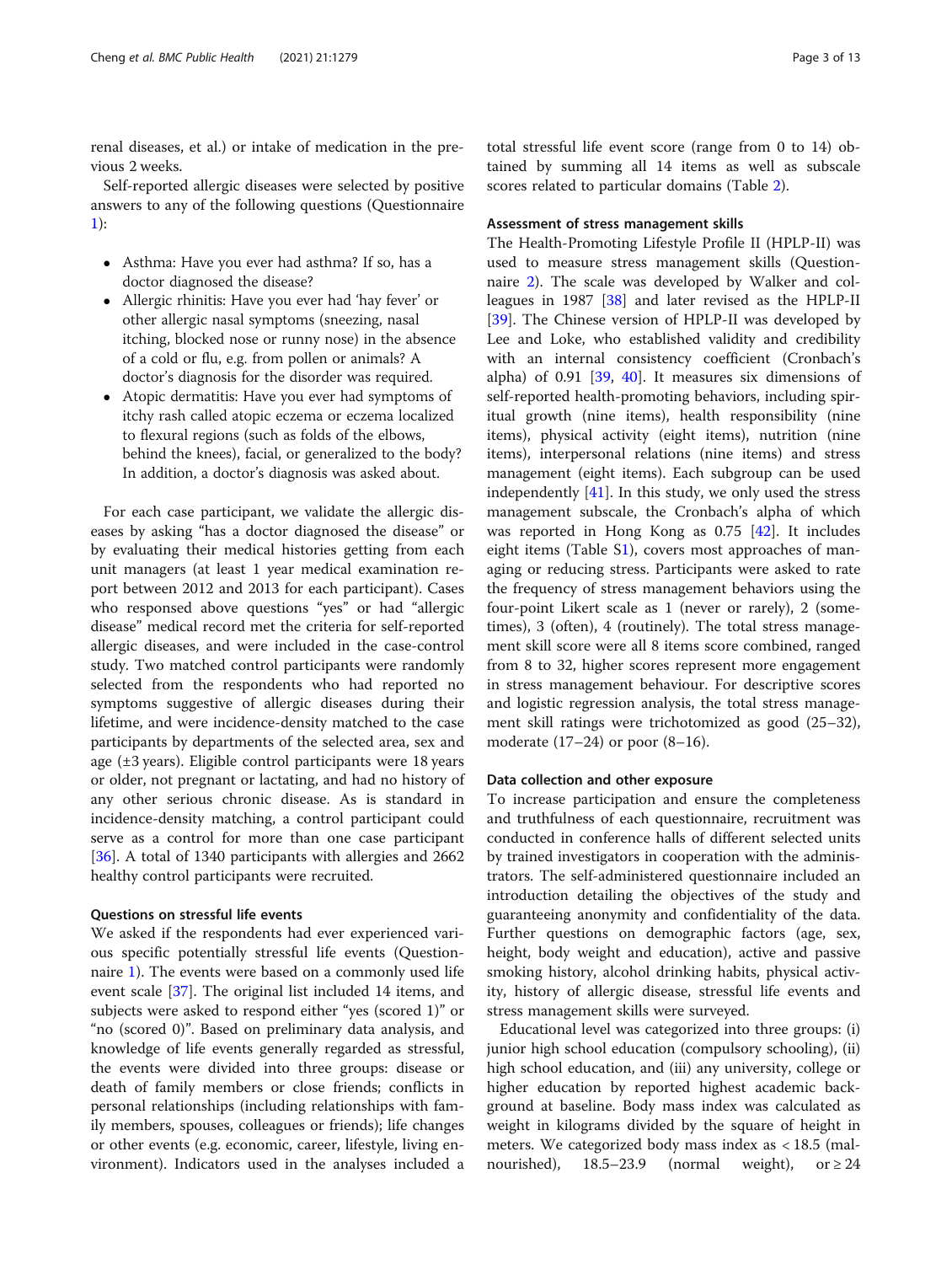<span id="page-3-0"></span>(overweight), which differs from the World Health Organization classification [[43](#page-11-0)] but is suitable for Chinese adult populations [[44\]](#page-11-0). Information on smoking was based on questions regarding never smoking, currently smoking and ever having smoked. Participants were asked to state how often they drank alcohol and engaged in physical activity (never, sometimes, often, always) through the questions, "Do you normally drink alcohol more than three times per week?" and "Do you exercise vigorously for 20 min or more at least three times a week (such as brisk walking, bicycling, aerobic dancing, using a stair climber)?"

#### Statistical analysis

For demographic and exposure variables, differences in means or proportions between participants with and without allergic diseases were evaluated using Student's t or chi-squared tests, as appropriate. The risks of allergies with exposure to stressful events and stress management

Variable participants without self-reported illness or injury<sup>a</sup>

Cases

skills were analyzed using conditional logistic regression models. The proportion of stressful events was used to predict allergies outcomes; in addition, the total number of life events was categorized as 0,  $1-2$  and  $\geq 3$ . For stress management skills, stratified analyses were conducted among subgroups with or without stressful events. The logistic regression model included the following potential confounders: age, sex, education, body mass index, smoking status, alcohol intake and physical activity. The interaction effect between stressful events and stress-management skills was further evaluated by multiplicative and additive models. We tested for multiplicative interaction by including the product term in multivariate logistic regression. Additive interaction was assessed using the method of Rothman [[45\]](#page-12-0).

The 95% confidence intervals (95% CI) for the odds ratios (ORs) were calculated;  $P < 0.05$  was considered to be statistically significant. All statistical analyses were performed using SPSS Statistics for Windows, version 13.0

Controls

P participants with self-reported illness or

injury<sup>a</sup>

Cases

Table 1 Basic characteristics of 1340 cases and 2662 controls in southern China

Controls

|                                     | $N(\% )$         | $N(\%)$          |         | $N(\%)$          | $N(\%)$          |       |
|-------------------------------------|------------------|------------------|---------|------------------|------------------|-------|
| Age (year, mean $\pm$ SD)           | $28.25 \pm 9.46$ | $28.10 \pm 9.26$ | 0.658   | $26.90 \pm 8.14$ | $25.63 \pm 7.80$ | 0.104 |
| Sex                                 |                  |                  | 0.528   |                  |                  | 0.165 |
| Male                                | 509(46.0)        | 1110(44.9)       |         | 92(39.3)         | 87(46.0)         |       |
| Female                              | 597(54.0)        | 1363(55.1)       |         | 142(60.7)        | 102(54.0)        |       |
| <b>Education</b>                    |                  |                  | 0.829   |                  |                  | 0.953 |
| Compulsory school                   | 73(6.6)          | 177(7.2)         |         | 10(4.3)          | 7(41.2)          |       |
| High school graduate                | 341(30.8)        | 754(30.5)        |         | 57(24.4)         | 47(24.9)         |       |
| University/college degree 692(62.6) |                  | 1542(62.4)       |         | 167(71.4)        | 135(71.4)        |       |
| BMI $(kg/m2)$                       |                  |                  | 0.062   |                  |                  | 0.895 |
| < 18.5                              | 187(16.9)        | 486(19.7)        |         | 52(22.2)         | 40(21.2)         |       |
| $18.5 - 23.9$                       | 734(66.4)        | 1628(65.8)       |         | 151(64.5)        | 126(66.7)        |       |
| $\geq 24$                           | 185(16.7)        | 359(14.5)        |         | 31(13.2)         | 23(12.2)         |       |
| Smoking status                      |                  |                  | 0.113   |                  |                  | 0.626 |
| Never                               | 945(85.4)        | 2161(87.4)       |         | 207(88.5)        | 170(89.9)        |       |
| Current/Former                      | 161(14.6)        | 312(12.6)        |         | 27(11.5)         | 19(10.1)         |       |
| Alcohol intake                      |                  |                  | 0.145   |                  |                  | 0.096 |
| Never                               | 324(29.3)        | 804(32.5)        |         | 53(22.6)         | 53(28.0)         |       |
| Sometimes                           | 757(68.4)        | 1621(65.5)       |         | 174(74.4)        | 135(43.7)        |       |
| Often/always                        | 25(2.3)          | 48(1.9)          |         | 7(3.0)           | 1(0.5)           |       |
| Physical activity <sup>b</sup>      |                  |                  | < 0.001 |                  |                  | 0.185 |
| Rarely/never                        | 275(24.9)        | 454(18.4)        |         | 58(24.8)         | 33(17.5)         |       |
| Sometimes                           | 483(43.7)        | 1049(42.4)       |         | 96(41.0)         | 87(46.0)         |       |
| Often/always                        | 348(31.5)        | 970(39.2)        |         | 80(34.2)         | 69(36.5)         |       |

<sup>a</sup>Self-reported illness or injury: personal injury or illness as one kind of life event, but not serious because people with serious or chronic diseases are excluded at the beginning of the research. <sup>b</sup>Vigorous physical activity in leisure-time exercise. Values of P for age were calculated using the independent-samples t test; and others using the chi-squared test. Significant differences are highlighted in bold

P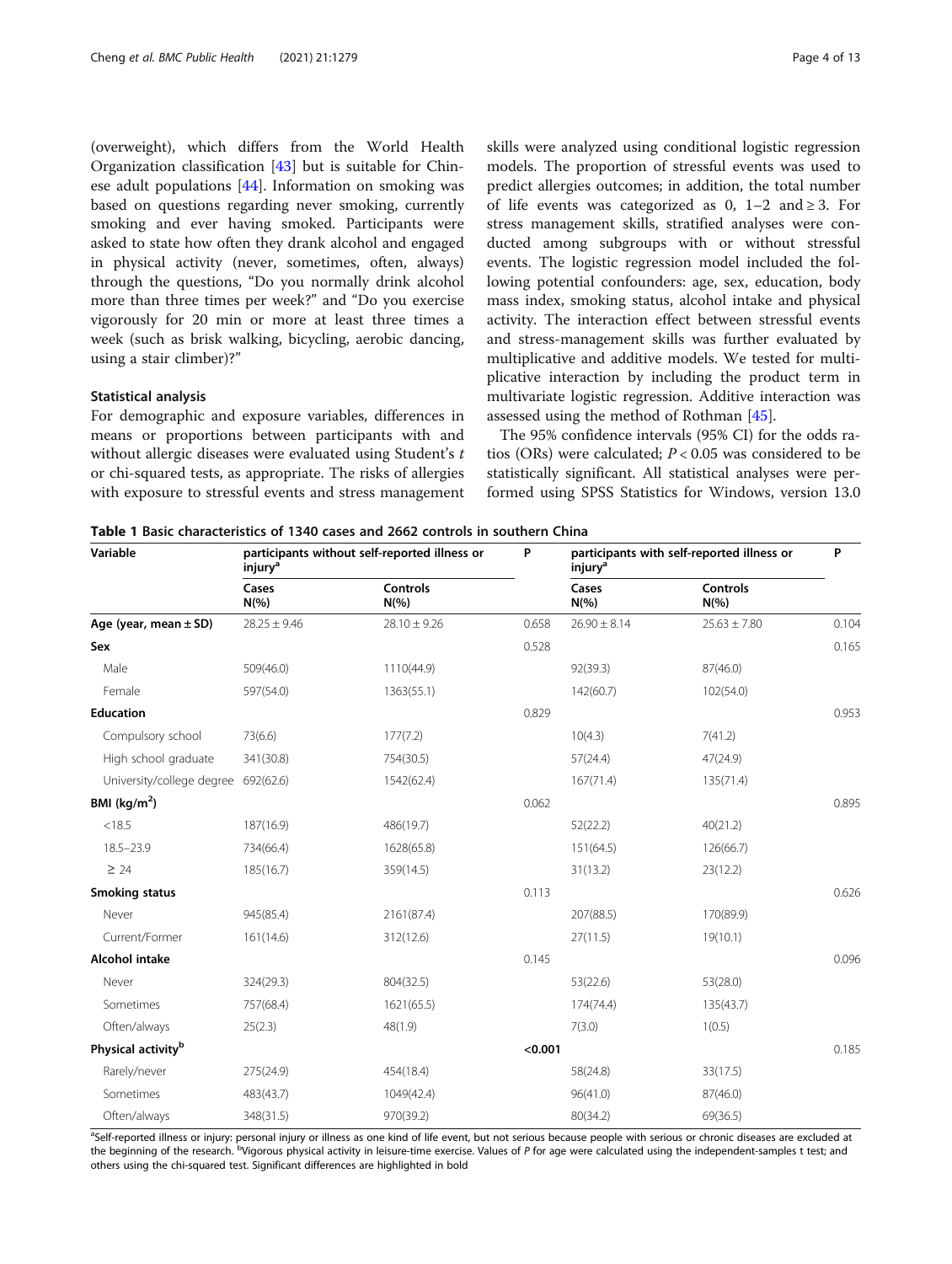<span id="page-4-0"></span>(SPSS Inc., Chicago, IL, USA) and SAS software 9.3 (SAS Inc., Cary, N.C., USA).

#### Results

Demographic characteristics, smoking status, alcohol intake and physical activity are showed in Table [1.](#page-3-0) Among participants without self-reported illness or injury group, cases were likely to take less vigorous exercise  $(P \lt \mathcal{C})$ 0.001). Alcohol intake, educational level, body mass index and smoking status did not have significant association with allergic diseases in participants either with or without self-reported illness or injury ( $P > 0.05$ ).

#### Stressful life events

The percentage of subjects experienced stressful events is shown in Table 2. Overall, 65.8% of participants reported one or more stressful events during their lifetime. Life changes or other events, e.g., overload, economic plight, career change, or living environment change, were reported by 62.2% of adults, which were more prevalent than disease or death or conflicts that were reported by 22.3 and 29.3% of participants, respectively.

People with allergies were significantly more likely to report a wide variety of stressful life events ( $P < 0.05$ ), except for "death of a family member or close friend" and "career change". And for the three bigger classification of the events, which means "disease or death, conflicts in personal relationships and life changes or other events", the differences between case and control participants are also statistically significant  $(P < 0.001)$ .

Relationship between stressful events and allergies was explored in 4002 southern Chinese people (1340 case participants and 2662 control participants). Allergies were significantly associated with the number of total stress events, disease or death events, conflicts and life changes or other events. These associations were only slightly attenuated after adjustment for age, sex, education, body mass index, smoking status, alcohol intake and physical activity (Table [3\)](#page-5-0). A dose-response relationship was found between allergies and increasing total stressful events, the data showed that the risk of allergies was significantly increased 2.5 to 3.7-fold by three or more preceding or concomitant stressful events (Table [3\)](#page-5-0). Adjusting for age, sex, education, body mass index,

Table 2 Percents of stressful life events in case-control participants and in all participants

| Self-reported events N (%)                      | Case participants<br>$(n = 1340)$ | <b>Control participants</b><br>$(n = 2662)$ | p*      | All participants<br>$(n = 25.938)^{a}$ |
|-------------------------------------------------|-----------------------------------|---------------------------------------------|---------|----------------------------------------|
| Disease or death                                | 328 (24.5)                        | 346 (13.0)                                  | < 0.001 | 5786 (22.3)                            |
| Personal injury or illness                      | 234 (17.5)                        | 189(7.1)                                    | < 0.001 | 2590 (10.0)                            |
| Severe disease of family member or close friend | 82(6.1)                           | 83(3.1)                                     | < 0.001 | 1133(4.4)                              |
| Death of family member or close friend          | 68 (5.1)                          | 106(4.0)                                    | 0.110   | 953 (3.7)                              |
| Conflicts in personal relationships             | 396 (29.6)                        | 533 (20.0)                                  | < 0.001 | 7587 (29.3)                            |
| Interpersonal disharmony                        | 150 (11.2)                        | 176 (6.6)                                   | < 0.001 | 2039 (7.9)                             |
| Family discord                                  | 59 (4.4)                          | 72(2.7)                                     | 0.004   | 771 (3.0)                              |
| Marital disruption                              | 30(2.2)                           | 32(1.2)                                     | 0.012   | 378 (1.5)                              |
| Trouble from children                           | 91(6.8)                           | 116(4.4)                                    | 0.001   | 1400 (5.4)                             |
| Split up from boyfriend or girlfriend           | 212 (15.8)                        | 290 (10.9)                                  | < 0.001 | 3040 (11.7)                            |
| Life changes or other events                    | 832 (62.1)                        | 1343 (50.0)                                 | < 0.001 | 16,136 (62.2)                          |
| Overwork                                        | 561 (41.9)                        | 814 (30.6)                                  | < 0.001 | 8672 (33.4)                            |
| Economic plight                                 | 288 (21.5)                        | 464 (17.4)                                  | 0.002   | 5554 (21.4)                            |
| Career change                                   | 46(3.4)                           | 63(2.4)                                     | 0.051   | 1030(4.0)                              |
| Living environment change                       | 221 (16.5)                        | 365 (13.7)                                  | 0.019   | 3990 (15.4)                            |
| Lifestyle change                                | 191 (14.3)                        | 306 (11.5)                                  | 0.013   | 3444 (13.3)                            |
| Suffer a criminal or civil penalty              | 3(0.2)                            | 0(0.0)                                      | 0.015   | 17(0.1)                                |
| <b>Total stressful events</b>                   |                                   |                                             |         |                                        |
| Any stressful event                             | 1000(74.6)                        | 1595(59.9)                                  | < 0.001 | 17,075(65.8)                           |
| Number of stressful events                      |                                   |                                             | < 0.001 |                                        |
| $\mathbf{0}$                                    | 340 (25.4)                        | 1067 (40.1)                                 |         | 8863 (34.2)                            |
| 1 or 2                                          | 663 (49.5)                        | 1251 (47.0)                                 |         | 12,498 (48.2)                          |
| $\geq$ 3                                        | 337 (25.1)                        | 344 (12.9)                                  |         | 4577 (17.6)                            |

\* Values of <sup>P</sup> for comparison of people with and without allergies were calculated using the chi-squared test. Significant differences are highlighted in bold. <sup>a</sup> <sup>a</sup>Subjects over 18 years old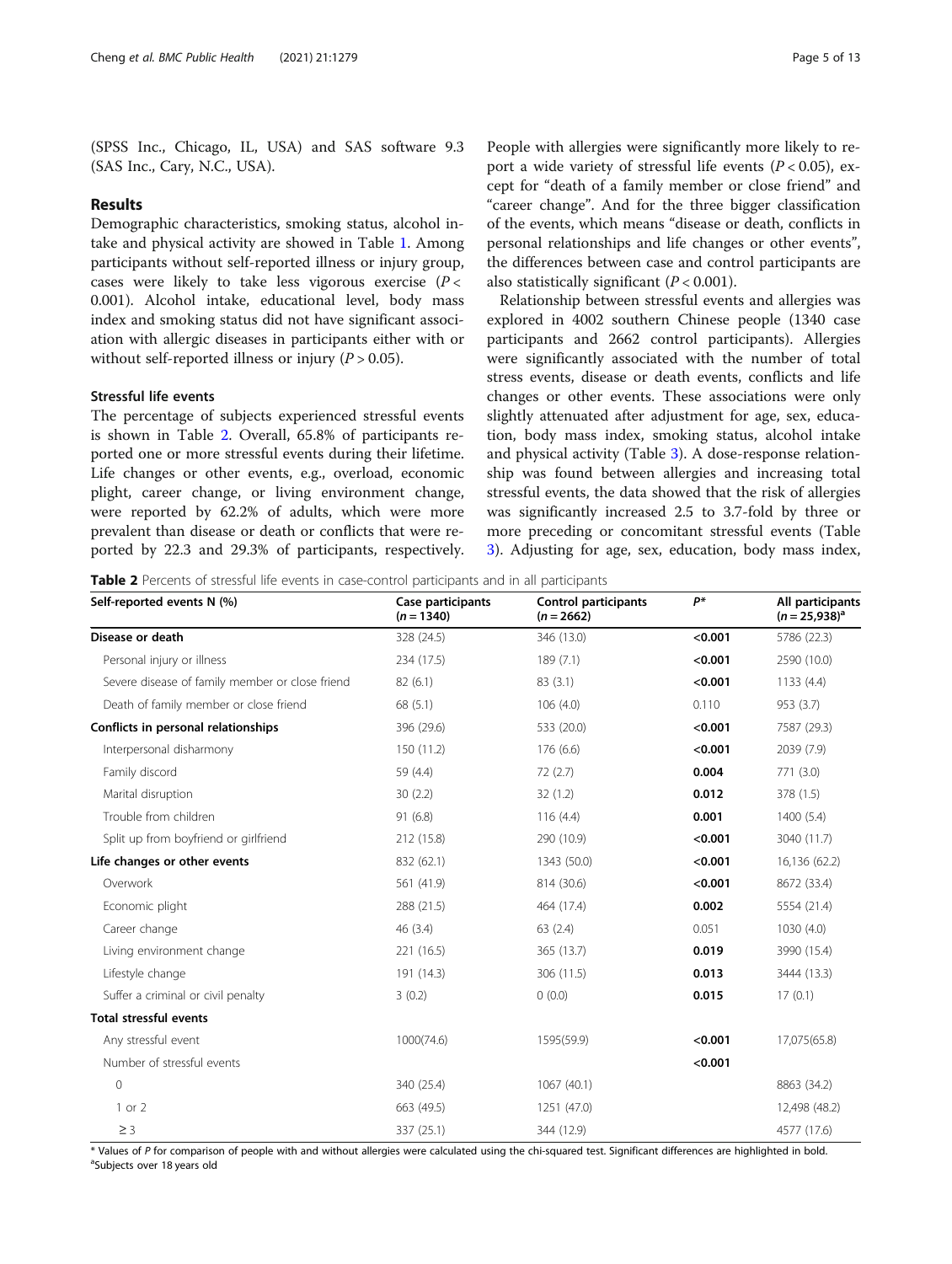| <b>Exposure</b>                         | Odds of allergies (odds ratio, 95% confidence interval) <sup>a</sup> |                            |  |  |  |
|-----------------------------------------|----------------------------------------------------------------------|----------------------------|--|--|--|
|                                         | Crude                                                                | Adjusted <sup>b</sup>      |  |  |  |
| Categorical variable                    |                                                                      |                            |  |  |  |
| 0 total stressful events                | 1.00                                                                 | 1.00                       |  |  |  |
| 1 or 2 total stressful events           | $1.66$ $(1.43 - 1.94)$ ***                                           | $1.65$ $(1.41-1.93)$ ***   |  |  |  |
| 3 or more total stressful events        | $3.07$ (2.54-3.73)***                                                | $3.10(2.55 - 3.79)$ ***    |  |  |  |
| Continuous variable                     |                                                                      |                            |  |  |  |
| Total number of stressful events        | $1.27$ $(1.21 - 1.33)$ ***                                           | $1.27$ $(1.21 - 1.33)$ *** |  |  |  |
| Number of disease or death events       | 1.96 (1.70-2.26)***                                                  | $1.95(1.69 - 2.25)$ ***    |  |  |  |
| Number of conflict events               | 1.41 (1.28-1.56)***                                                  | $1.39(1.26 - 1.54)$ ***    |  |  |  |
| Number of life changing or other events | $1.27$ (1.19-1.36)***                                                | $1.27(1.19-1.37)$ ***      |  |  |  |

<span id="page-5-0"></span>Table 3 Associations of allergies with stressful life events in 4002 Chinese people

 $***$ P < 0.001, indicate significant odds ratios compared with reference.  ${}^{3}$ For models with continuous variable, odds ratios are the odds of allergies with increase in one stressful event. <sup>b</sup>Adjusted for age, sex, education, body mass index, smoking status, alcohol intake and physical activity

smoking status, alcohol intake and physical activity did not modify the effect of stressful events on allergies.

#### Stress management skills

Table [4](#page-6-0) presents the independent associations between total stress management skills and 8 specific aspects and allergy risk in the study population. For all participants, data showed that the total stress management skills were significant negatively associated with allergies (OR, 0.74; 95% CI, 0.57–0.95), even after adjusting for age, sex, education, body mass index, smoking status, alcohol intake and physical activity. Significant decreased allergic risks were also observed among individuals who answered sometimes or often for "concentrate on pleasant thoughts at bedtime", "pace myself to prevent tiredness", "get enough sleep", "take some time for relaxation each day" and "Balance time between work and play" (adjusted ORs ranged from 0.54 to 0.81, Table [4](#page-6-0)). No significant association with allergic risk was found for "accept those things in my life that I cannot change", "use specific methods to control my stress" and "practise relaxation or meditation for 15-20 min daily", despite a tendency towards a reduced allergic risk (ORs of good or moderate management skills are all negative compared with poor skills).

Results from the stratified analyses are presented in Table [4.](#page-6-0) Similar to the results for all participants, using one or more stress management skills was significantly or borderline significantly associated with decreased allergic risk among people with stressful events, especially "pace myself to prevent tiredness", "get enough sleep","take some time for relaxation each day", even sometimes performing them will achieve a good result. Notably, there was no significant association between stress management skills and allergy risk among people without stressful events.

#### Combined effect of stressful life events and stress management skills

We further analyzed the combined effects of stressful events and stress management skills on the risk of allergic diseases (Table [5\)](#page-7-0). There was a significant linear trend for the risk of allergies from good stress management skills with no stressful events to poor stress management skills with stressful events  $(P < 0.001$ , Table [S2](#page-10-0)). Although an interaction in the multiplicative model was not observed, significant additive interactions were found between stressful events and total stress management skills ( $P = 0.255$  and 0.006, respectively). The results for "concentrate on pleasant thoughts at bedtime" and "balance time between work and play" were similar to those for total stress management skills (Table [5](#page-7-0)). Interaction was significant in both multiplicative and additive models for "pace myself to prevent tiredness"  $(P = 0.023$  and < 0.001, respectively).

#### **Discussion**

There is a great body evidence of stress/stress events on onset or aggravation allergic diseases [[9,](#page-11-0) [26\]](#page-11-0), so management interventions are focused on individual, family, school, medical provider, et al. [[46](#page-12-0), [47](#page-12-0)]. However, few studies explore the relationship between stress management skills and allergic diseases. Here we performed a survey on possible risk factors for the development of allergic diseases in a large sample population of 28,144, and then conduct a case-control study to explore the allergy risk with stressful life events, stress management skills and their combination effects.

First of all, in order not to be affected by any illness or disease, we analyzed basic characteristics of cases and controls in two groups (with or without self-reported illness or injury). The results show no significant difference of age, Sex, education, BMI, smoking status and alcohol intake between case and control participants except for physical activity which allergic participants were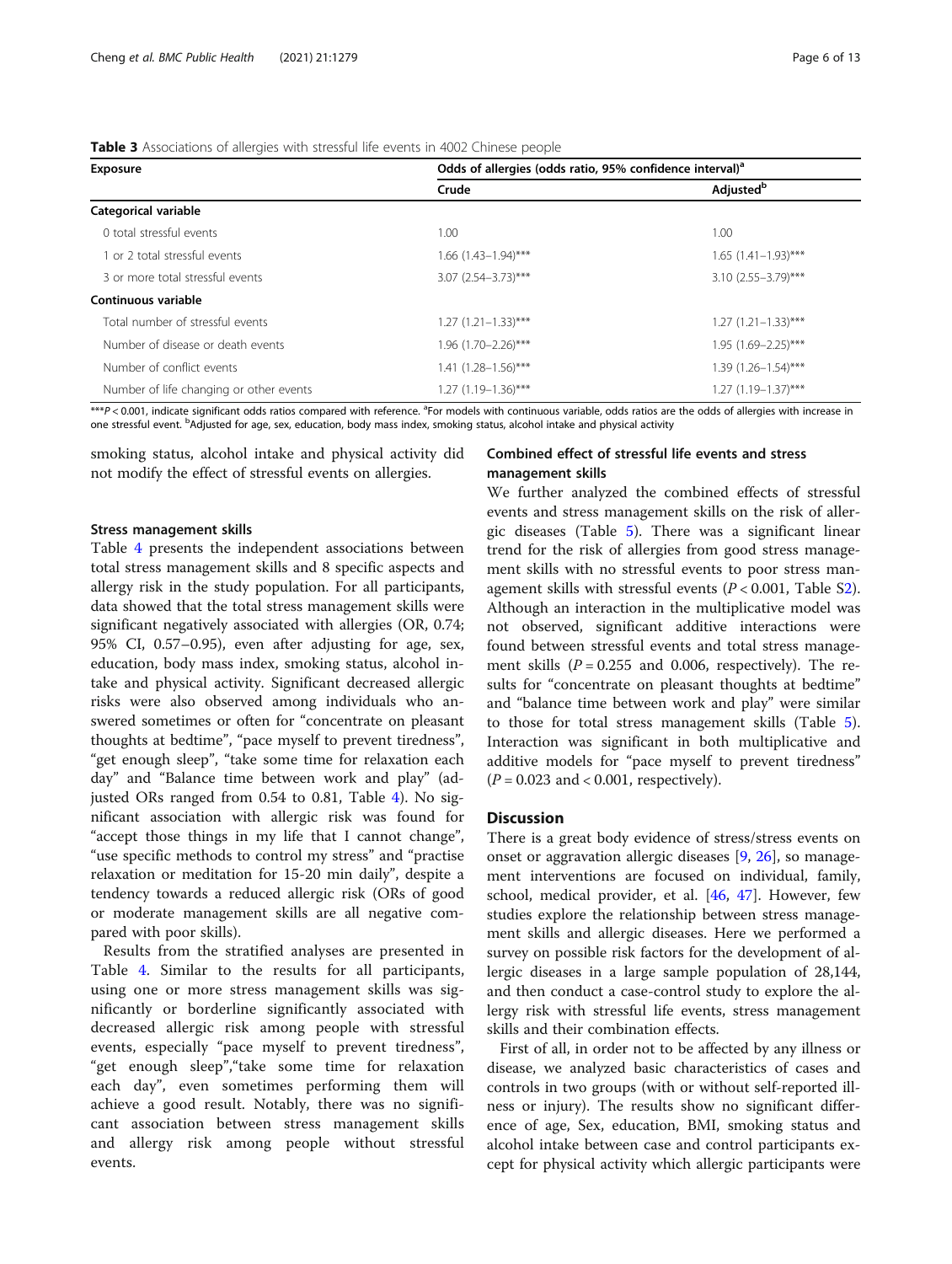<span id="page-6-0"></span>Table 4 Adjusted odds ratios and 95% confidence intervals for stress management skills in all participants and in subjects stratified by stressful life events

| בזונאט טווי ווטונכטונט         | All participants                       |                                                                  |                                                | Participants with stressful life events |                                                                  |                                                | events        |                                                                  | Participants without stressful life            |  |  |
|--------------------------------|----------------------------------------|------------------------------------------------------------------|------------------------------------------------|-----------------------------------------|------------------------------------------------------------------|------------------------------------------------|---------------|------------------------------------------------------------------|------------------------------------------------|--|--|
| Variable                       | Case<br>(1340)                         | Control<br>participants participants odds <sup>a</sup><br>(2662) | Adjusted                                       | Case<br>(1000)                          | Control<br>participants participants odds <sup>a</sup><br>(1595) | Adjusted                                       | Case<br>(340) | Control<br>participants participants odds <sup>a</sup><br>(1067) | Adjusted                                       |  |  |
|                                | N(%                                    | N(%                                                              | (odds ratio,<br>95%<br>confidence<br>interval) | N(%                                     | N(%                                                              | (odds ratio,<br>95%<br>confidence<br>interval) | N(%           | N(%)                                                             | (odds ratio,<br>95%<br>confidence<br>interval) |  |  |
| Total stress management skills |                                        |                                                                  |                                                |                                         |                                                                  |                                                |               |                                                                  |                                                |  |  |
| Poor                           | 217(16.2)                              | 351 (13.2)                                                       | $\mathbf{1}$                                   | 181(18.1)                               | 239 (15.0)                                                       | $\mathbf{1}$                                   | 36 (10.6)     | 112(10.5)                                                        | 1                                              |  |  |
| Moderate                       | 926 (69.1)                             | 1796 (67.5)                                                      | $0.92(0.76 -$<br>1.12)                         | 690 (69.0)                              | 1079 (67.6)                                                      | $0.92(0.74 -$<br>1.16)                         | 236 (69.4)    | 717 (67.2)                                                       | $1.17(0.76 -$<br>1.78)                         |  |  |
| Good                           | 197 (14.7)                             | 515 (19.3)                                                       | $0.74(0.57-$<br>$(0.95)^*$                     | 129 (12.9)                              | 277 (17.4)                                                       | $0.71(0.53 -$<br>$(0.97)^*$                    | 68 (20.0)     | 238 (22.3)                                                       | $1.18(0.72 -$<br>1.96)                         |  |  |
| Stress management skill items  |                                        |                                                                  |                                                |                                         |                                                                  |                                                |               |                                                                  |                                                |  |  |
|                                |                                        | Accept those things in my life that I cannot change              |                                                |                                         |                                                                  |                                                |               |                                                                  |                                                |  |  |
| Rarely or<br>never             | 72 (5.4)                               | 123(4.6)                                                         | $\mathbf{1}$                                   | 58 (5.8)                                | 72 (4.5)                                                         | $\mathbf{1}$                                   | 14(4.1)       | 51 $(4.8)$                                                       | $\mathbf{1}$                                   |  |  |
| Sometimes                      | 350 (26.1)                             | 814 (30.6)                                                       | $0.74(0.54-$<br>1.03)                          | 279 (27.9)                              | 496 (31.1)                                                       | $0.70(0.47 -$<br>1.02)                         | 71 (20.9)     | 318 (29.8)                                                       | $0.90(0.46 -$<br>1.74)                         |  |  |
| Often or<br>always             | 918(68.5)                              | 1725 (64.8)                                                      | $0.95(0.69 -$<br>1.30)                         | 663 (66.3)                              | 1027 (64.4)                                                      | $0.82(0.56 -$<br>1.19)                         | 255 (75.0)    | 698 (65.4)                                                       | $1.61(0.85 -$<br>3.04)                         |  |  |
|                                | Use specific methods to control stress |                                                                  |                                                |                                         |                                                                  |                                                |               |                                                                  |                                                |  |  |
| Rarely or<br>never             | 56 (4.2)                               | 91(3.4)                                                          | $\mathbf{1}$                                   | 45 (4.5)                                | 55 (3.4)                                                         | $\mathbf{1}$                                   | 11(3.2)       | 36(3.4)                                                          | 1                                              |  |  |
| Sometimes                      | 452 (33.7)                             | 861 (32.3)                                                       | $0.93(0.65 -$<br>1.33)                         | 346 (34.6)                              | 550 (34.5)                                                       | $0.82$ (0.54-<br>1.26)                         | 106(31.2)     | 311 (29.1)                                                       | $1.24(0.60 -$<br>2.60)                         |  |  |
| Often or<br>always             | 832 (62.1)                             | 1710 (64.2)                                                      | $0.92(0.64 -$<br>1.31)                         | 609 (60.9)                              | 990 (62.1)                                                       | $0.84(0.56 -$<br>1.28)                         | 223 (65.6)    | 720 (67.5)                                                       | $1.26(0.61 -$<br>2.60)                         |  |  |
|                                |                                        | Concentrate on pleasant thoughts at bedtime                      |                                                |                                         |                                                                  |                                                |               |                                                                  |                                                |  |  |
| Rarely or<br>never             | 179 (13.4)                             | 239 (9.0)                                                        | $\mathbf{1}$                                   | 140 (14.0)                              | 159 (10.0)                                                       | $\mathbf{1}$                                   | 39 (11.5)     | 80(7.5)                                                          | 1                                              |  |  |
| Sometimes                      | 741 (55.3)                             | 1461 (54.9)                                                      | $0.73(0.58 -$<br>$(0.90)$ **                   | 569 (56.9)                              | 883 (55.4)                                                       | $0.78$ $(0.60 -$<br>1.01)                      | 172 (50.6)    | 578 (54.2)                                                       | $0.66(0.43 -$<br>1.02)                         |  |  |
| Often or<br>always             | 420 (31.3)                             | 962 (36.1)                                                       | $0.67(0.53 -$<br>$0.85$ <sup>**</sup>          | 291 (29.1)                              | 553 (34.7)                                                       | $0.67$ $(0.51 -$<br>$(0.89)$ **                | 129 (37.9)    | 409 (38.3)                                                       | $0.79(0.50 -$<br>1.25)                         |  |  |
|                                | Pace myself to prevent tiredness       |                                                                  |                                                |                                         |                                                                  |                                                |               |                                                                  |                                                |  |  |
| Rarely or<br>never             | 342 (25.5)                             | 521 (19.6)                                                       | $\mathbf{1}$                                   | 275 (27.5)                              | 320 (20.1)                                                       | $\overline{1}$                                 | 67 (19.7)     | 201 (18.8)                                                       | 1                                              |  |  |
| Sometimes                      | 506 (37.8)                             | 1011 (38.0)                                                      | $0.80(0.67 -$<br>$0.96$ <sup>*</sup>           | 380 (38.0)                              | 611 (38.3)                                                       | $0.75(0.61 -$<br>$(0.93)$ **                   | 126(37.1)     | 400 (37.5)                                                       | $0.97(0.68 -$<br>1.37)                         |  |  |
| Often or<br>always             | 492 (36.7)                             | 1130 (42.4)                                                      | $0.76$ (0.63-<br>$0.91$ <sup>**</sup>          | 345 (34.5)                              | 664 (41.6)                                                       | $0.67$ $(0.54 -$<br>$(0.83)$ ***               | 147(43.2)     | 466 (43.7)                                                       | $1.14(0.80 -$<br>1.62)                         |  |  |
| Get enough sleep               |                                        |                                                                  |                                                |                                         |                                                                  |                                                |               |                                                                  |                                                |  |  |
| Rarely or<br>never             | 68 (5.1)                               | 80 (3.0)                                                         | $\mathbf{1}$                                   | 58 (5.8)                                | 49 (3.1)                                                         | $\mathbf{1}$                                   | 10(2.9)       | 31(2.9)                                                          | 1                                              |  |  |
| Sometimes                      | 555 (41.4)                             | 858 (32.2)                                                       | $0.81(0.57 -$<br>1.14)                         | 439 (43.9)                              | 608 (38.1)                                                       | $0.63$ $(0.42 -$<br>$0.94$ <sup>*</sup>        | 116(34.1)     | 250 (23.4)                                                       | $1.55(0.72 -$<br>3.33)                         |  |  |
| Often or<br>always             | 717 (53.5)                             | 1724 (64.8)                                                      | $0.54(0.39 -$<br>$(0.77)$ ***                  | 503 (50.3)                              | 938 (58.8)                                                       | $0.48(0.32 -$<br>$(0.72)$ ***                  | 214 (62.9)    | 786 (73.7)                                                       | $0.97(0.46 -$<br>2.05)                         |  |  |
|                                |                                        | Take some time for relaxation each day                           |                                                |                                         |                                                                  |                                                |               |                                                                  |                                                |  |  |
| Rarely or                      | 87 (6.5)                               | 95 (3.6)                                                         | $\mathbf{1}$                                   | 71(7.1)                                 | 58 (3.6)                                                         | $\mathbf{1}$                                   | 16(4.7)       | 37(3.5)                                                          | $\mathbf{1}$                                   |  |  |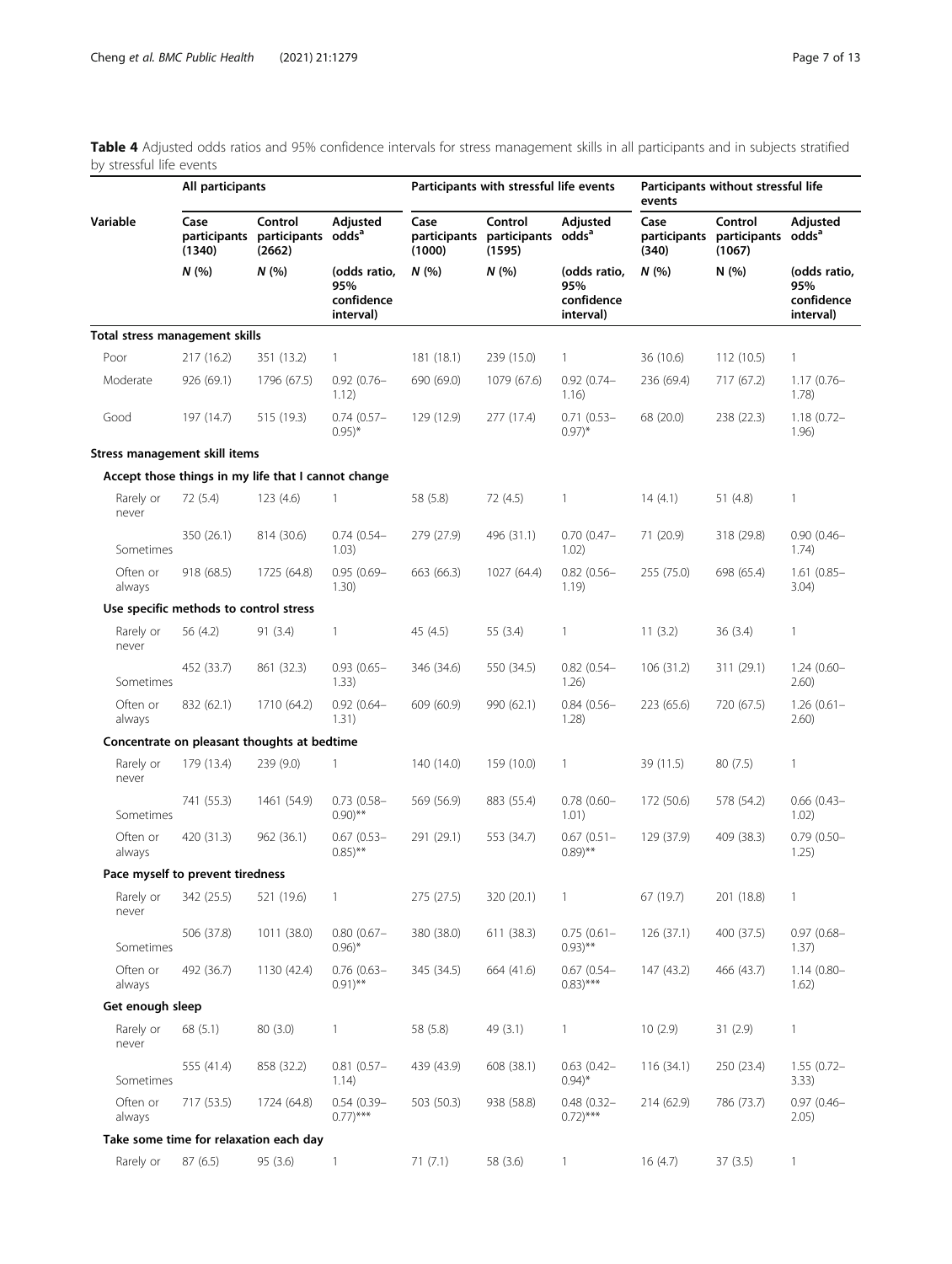|                    |                                    | All participants                                      |                                                |                                | Participants with stressful life events |                                                |                               | Participants without stressful life<br>events |                                                |  |
|--------------------|------------------------------------|-------------------------------------------------------|------------------------------------------------|--------------------------------|-----------------------------------------|------------------------------------------------|-------------------------------|-----------------------------------------------|------------------------------------------------|--|
| Variable           | Case<br>participants<br>(1340)     | Control<br>participants<br>(2662)                     | Adjusted<br>odds <sup>a</sup>                  | Case<br>participants<br>(1000) | Control<br>participants<br>(1595)       | Adjusted<br>odds <sup>a</sup>                  | Case<br>participants<br>(340) | Control<br>participants<br>(1067)             | Adjusted<br>odds <sup>a</sup>                  |  |
|                    | N(%                                | N(%)                                                  | (odds ratio,<br>95%<br>confidence<br>interval) | N(%                            | N(%)                                    | (odds ratio,<br>95%<br>confidence<br>interval) | N(%                           | N(%)                                          | (odds ratio,<br>95%<br>confidence<br>interval) |  |
| never              |                                    |                                                       |                                                |                                |                                         |                                                |                               |                                               |                                                |  |
| Sometimes          | 558 (41.6)                         | 1064 (40.0)                                           | $0.63(0.46 -$<br>$0.86$ <sup>**</sup>          | 422 (42.2)                     | 684 (42.9)                              | $0.53(0.37 -$<br>$(0.78)$ **                   | 136 (40.0)                    | 380 (35.6)                                    | $0.95(0.50 -$<br>1.79)                         |  |
| Often or<br>always | 695 (51.9)                         | 1503 (56.5)                                           | $0.59(0.43 -$<br>$(0.82)$ **                   | 507 (50.7)                     | 853 (53.5)                              | $0.55(0.37 -$<br>$(0.80)$ **                   | 188 (55.3)                    | 650 (60.9)                                    | $0.87(0.46 -$<br>1.64)                         |  |
|                    | Balance time between work and play |                                                       |                                                |                                |                                         |                                                |                               |                                               |                                                |  |
| Rarely or<br>never | 84 (6.3)                           | 122(4.6)                                              | $\mathbf{1}$                                   | 72(7.2)                        | 86 (5.4)                                | $\mathbf{1}$                                   | 12(3.5)                       | 36(3.4)                                       | 1                                              |  |
| Sometimes          | 632 (47.2)                         | 1034 (38.8)                                           | $0.95(0.71 -$<br>1.29)                         | 491 (49.1)                     | 662 (41.5)                              | $0.93(0.66 -$<br>1.31)                         | 141(41.5)                     | 372 (34.9)                                    | $1.24(0.61 -$<br>2.50)                         |  |
| Often or<br>always | 624(46.6)                          | 1506 (56.6)                                           | $0.69(0.51 -$<br>$0.94$ <sup>*</sup>           | 437 (43.7)                     | 847 (53.1)                              | $0.68(0.48 -$<br>$0.96$ <sup>*</sup>           | 187 (55.0)                    | 659 (61.8)                                    | $1.03(0.51 -$<br>$2.08$ )                      |  |
|                    |                                    | Practise relaxation or meditation for 15-20 min daily |                                                |                                |                                         |                                                |                               |                                               |                                                |  |
| Rarely or<br>never | 146 (10.9)                         | 223 (8.4)                                             | $\mathbf{1}$                                   | 116(11.6)                      | 142(8.9)                                | 1                                              | 30(8.8)                       | 81(7.6)                                       | $\mathbf{1}$                                   |  |
| Sometimes          | 578 (43.1)                         | 1099 (41.3)                                           | $0.87(0.68 -$<br>1.10)                         | 433 (43.3)                     | 667 (41.8)                              | $0.84(0.64 -$<br>1.11)                         | 145 (42.6)                    | 432 (40.5)                                    | $0.99(0.62 -$<br>1.60)                         |  |
| Often or<br>always | 616(46.0)                          | 1340 (50.3)                                           | $0.81(0.64 -$<br>1.03)                         | 451 (45.1)                     | 786 (49.3)                              | $0.79(0.59 -$<br>1.05)                         | 165(48.5)                     | 554 (51.9)                                    | $0.99(0.61 -$<br>1.59)                         |  |

<span id="page-7-0"></span>Table 4 Adjusted odds ratios and 95% confidence intervals for stress management skills in all participants and in subjects stratified by stressful life events (Continued)

\*P < 0.05, \*\*P < 0.01, \*\*\*P < 0.001, indicate significant odds ratios compared with reference. <sup>a</sup> Adjusted for age, sex, education, body mass index, smoking status, alcohol intake and physical activity

unlikely to choose. The reason may due to the effect of physical activity on the induction and exacerbation of the allergic symptoms [[48\]](#page-12-0). Another Korea research also proved that regular vigorous PA (physical activity) may aggravate AR (allergic rhinitis) symptoms by subjective or objective factors [[49\]](#page-12-0). But there are different opinions

and results. For example, Counil FP's study reported that children with mild-to-moderate asthma can tolerate an exercise training program well which can improve their both aerobic and anaerobic fitness [\[50\]](#page-12-0). Another randomized controlled study shows that winter exercise reduces allergic airway inflammation [[51\]](#page-12-0). In fact, positive

Table 5 Interaction between stressful life events and stress management skills. in southern Chinese allergy study

| Stress management skills                              | P for interaction |                 |  |  |  |
|-------------------------------------------------------|-------------------|-----------------|--|--|--|
|                                                       | Multiplicative    | <b>Additive</b> |  |  |  |
| Total stress management skills                        | 0.255             | 0.006           |  |  |  |
| Accept those things in my life that I cannot change   | 0.019             | 0.113           |  |  |  |
| Use specific methods to control stress                | 0.936             | 0.685           |  |  |  |
| Concentrate on pleasant thoughts at bedtime           | 0.286             | 0.006           |  |  |  |
| Pace myself to prevent tiredness                      | 0.023             | < 0.001         |  |  |  |
| Get enough sleep                                      | 0.802             | 0.193           |  |  |  |
| Take some time for relaxation each day                | 0.812             | 0.517           |  |  |  |
| Balance time between work and play                    | 0.489             | 0.008           |  |  |  |
| Practise relaxation or meditation for 15-20 min daily | 0.699             | 0.170           |  |  |  |

Significant differences are highlighted in bold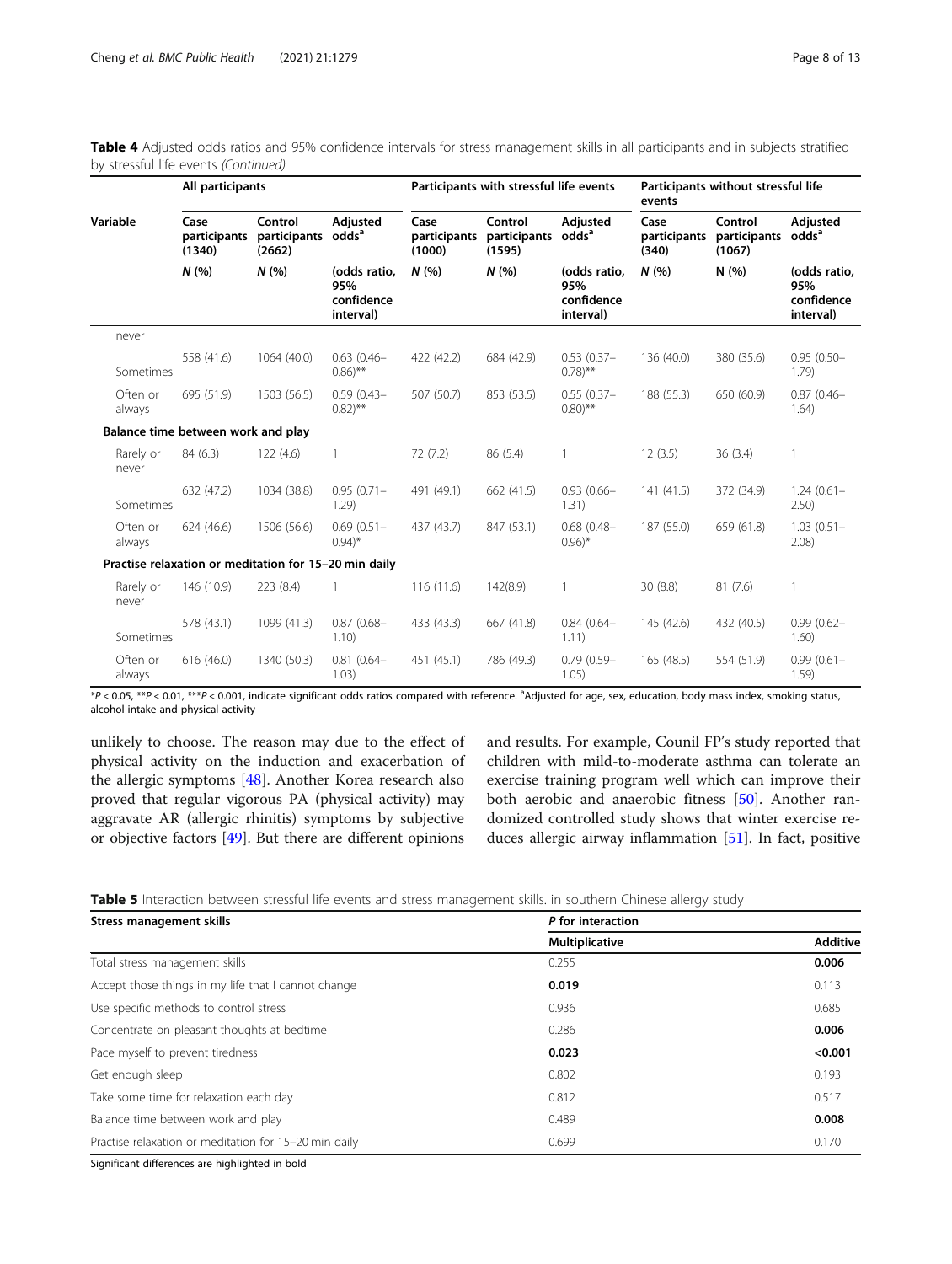regular physical exercise can not only prevent cardiovascular disease, diabetes, cancer, hypertension, obesity, depression and osteoporosis and other several chronic diseases, but also prevent allergic diseases [[48](#page-12-0)], which requires a suitable intensity and style.

Then, in the present study we found 65.8% of 28,144 participants reported one or more stressful events during their lifetime, which is similar to previous reports [\[27](#page-11-0)]. People with allergies were likely to experience more stressful life events compared with controls (the risk increased 2.5 to 3.7-fold by experiencing three or more preceding or concomitant stressful events). This positive association is consistent with outcomes from other investigations. A prospective study showed that the illness of a family member, marital problems, divorce or separation, and conflicts with a supervisor were associated with the onset of asthma [[29\]](#page-11-0). A Norwegian crosssectional study found that exposure to violence and stressful events excite or aggravate asthma among 15 year-old adolescents [[52](#page-12-0)]. It is known that diseases, bereavements, conflicts in personal or parental relationships are common stress events  $[26-29]$  $[26-29]$  $[26-29]$  $[26-29]$  $[26-29]$ . In our study, life event selection was based on well-known life event scales [\[37](#page-11-0)]. The results showed that lifestyle changes, overloading the individual, economic plight, living environment change, a criminal or civil penalty were also associated with allergic episodes. Another study confirmed this by showing that children who spent a year living abroad were more sensitive than children in control group, suggesting stress related to living environment change may promote the development of atopy [\[53](#page-12-0)]. However, a cross-sectional design did not allow assessment of the causality or directionality of relationships. Diagnosed allergies might also lead to increased stress and stress events. R Lietzén,et al. [[29](#page-11-0)] has conducted a prospective cohort study among 16,881 participants free of diagnosed asthma. During the 2 years' follow-up period, 192 incident asthma cases were identified, and high total exposure to stressful life events predicted asthma attacks (hazard ratio 1.96, 95% CI 1.22–3.13). More prospective studies are warranted on stressful events and allergies.

Several popular approaches dealing with stress were used [[54\]](#page-12-0), such as raising awareness of stressors and coping styles, relaxation techniques, anger management and anxiety reduction techniques, incorporating healthy diet and regular physical exercise, managing time, et al. However, up to present, it's still difficult to determine individual stress risk or the effectiveness of individual stress management/reduction strategies. There are a few profile that can access these factors comprehensively. We chose the HPLP-II, which assesses daily stress management lifestyle behaviors and establishes the individuals' ability to acknowledge sources of stress and control

mechanisms. Our results indicates that people with allergic diseases have worse stress management skills, especially in the areas of "concentrate on pleasant thoughts at bedtime", "pace myself to prevent tiredness", "get enough sleep", "take some time for relaxation each day" and "balance time between work and play", which are skills that relax and reduce fatigue. As we know, relaxation techniques have been shown to significantly reduce activity of stress-responsive systems and thus setting the stage for either active stress management or regeneration [\[34](#page-11-0), [55](#page-12-0)]. Further stratified analyses show that stress management skills are significantly associated with decreased allergy risk only among participants who experienced stressful events, but it's worth noting that similar results are not observed among people without stressful events. This suggests that stress management skills are likely to be needed when stressful events are being experienced, but could be omitted when there are no stressful events, and this has not been reported hitherto. Our finding gives suggestive guidance for the timing of stress management skills training among allergic patients, which means when allergic patients have never experienced a trouble from a stressful event experience, stress management skills won't have effect on the improvement of the condition.

The results are further verified when we explore the combined effect of stressful events and stress management skills on allergic diseases (Table [S2](#page-10-0)). Allergy risk increased 2.06-fold (90% CI 1.53–3.04) when people experience stressful events with poor stress management skills compared to participants experience no stressful events and meanwhile with good stress management skills. And a linear trend for the risk of allergies from good stress management skills with stressful events to poor stress management skills with stressful events can be observed. However, in participants with no stressful events, there is no significant risk change  $(P > 0.05)$  between participants with good or poor stress management skills. The further study has proven the additive interactions between stressful events and stress management skills (Table [5](#page-7-0)). From what has been discussed, we can get instructive conclusions that among people with stressful life events, they can take some stress management skills to prevent or stable the condition of allergic disease, such as "concentrate on pleasant thoughts at bedtime", "pace myself to prevent tiredness", "balance time between work and play" and "balance time between work and play". This has realistic guiding significance to allergic patients.

Relationships of the central nervous stress system and peripheral immune system have been studied in the past 50 years. Psychoneuroimmunology (PNI) focuses on neuroendocrine-immune system interactions in multidimensional psychobehavioral. The related mechanisms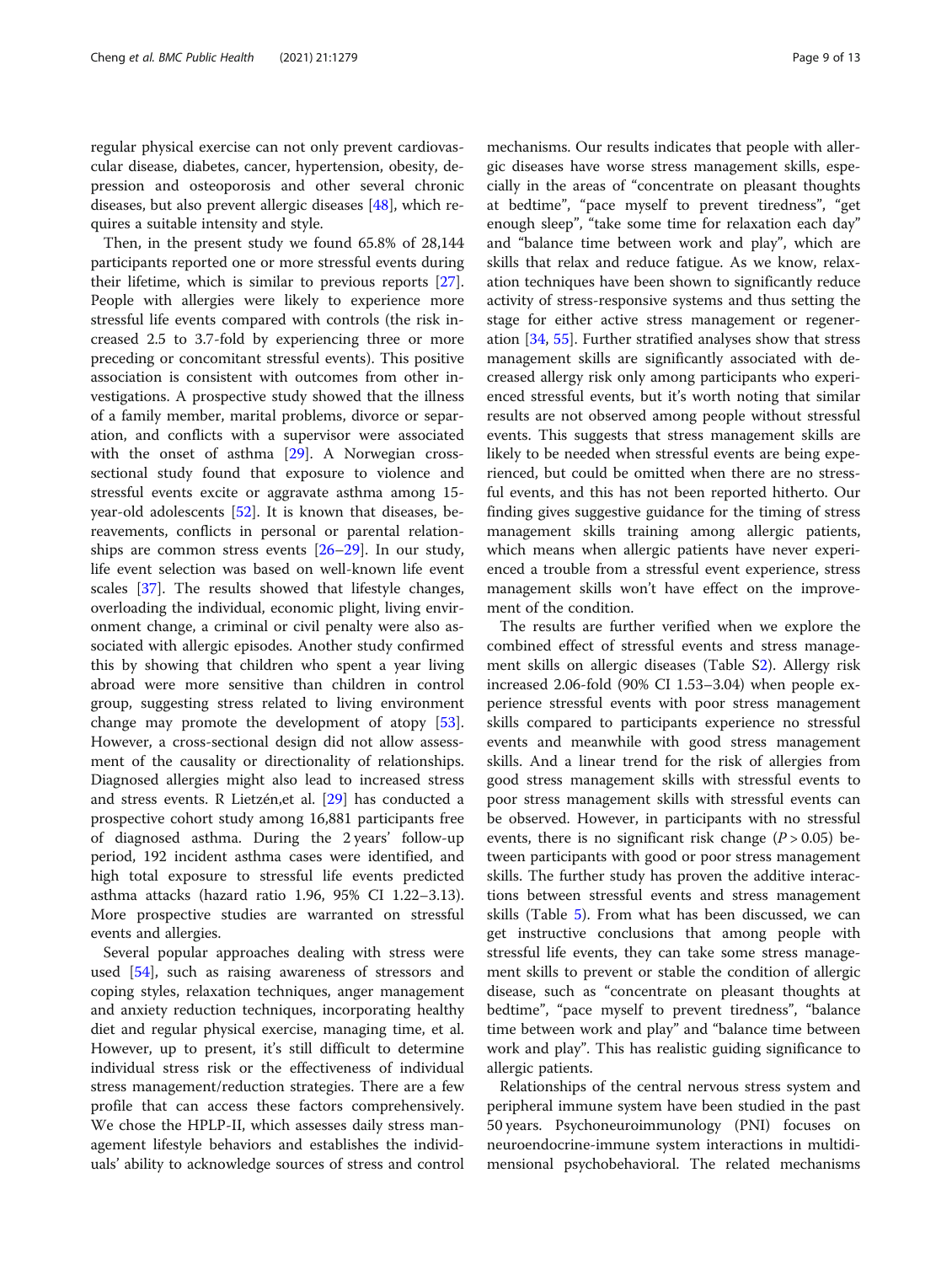are mainly concluded in three aspects: the hypothalamic-pituitary adrenocortical (HPA) system, which coordinates the release of corticotropin (ACTH), endorphins, and glucocorticoids; the sympathetic nervous system (SNS) with two branches of the adrenal medullary system (adrenaline) and sympathetic nerve fibers (noradrenaline), can reach almost every part of the body; and the parasympathetic nervous system (PSNS) with acetylcholine as the main neurotransmitter, has antiinflammatory and immunosuppressive effects [[56\]](#page-12-0). The exact biological mechanisms are not understood, the potential mechanisms may be as follows: Perception of stress activates the HPA system, which promotes secretion of corticotrophin-releasing hormone (CRH) and then induces secretion of adrenocorticotrophic hormone (ACTH) by the anterior lobe of the pituitary lobe, ACTH activates the secretion of catecholamines (adrenalin and noradrenalin), then suppresses IL-12 production [[57\]](#page-12-0), or affects Th2 cells thus increasing the production of interleukin cytokines [\[58](#page-12-0)]. Evidences show that central nervous system (CNS) can also affect the organ function through noradrenalin and acetylcholine, these neurotransmitters can directly innervate the important organs and systems related to the immune system such as the liver, spleen, skin, et al. [\[59](#page-12-0)]. Reports shows that adolescents with asthma who experienced more stress have higher levels of interleukin 5 (IL-5) and interferonc (IFN-c), which associated with type 2 and type 1 im-mune responses, respectively [[60\]](#page-12-0). In animals with chronic stress, elevated glucocorticoid levels and increased cholinergic system function can also be observed [[61\]](#page-12-0). These alterations of adrenal function and subsequent cytokines profiles may thus link chronic stress to immunity changes favouring atopy. It is worth noting that cognitive behavioral therapy, such as mind-body therapies (including Taihi, Qigong, yoga, mindfulnessbased stress reduction) and wellness education can beneficially influence the readout parameters of the immune system  $[62]$  $[62]$  $[62]$ .

New fields of investigation links stress with allergic diseases are flourishing. For example, among genes that regulate stress response, the role of allelic variation has been reported, as well as stress-induced DNA methylation patterns and gene expression changes [[13\]](#page-11-0). A recent study investigating whether leukocyte telomerase activity changes in response to acute psychological stress showed that increased telomerase activity was not associated with changes in the number or percentage of monocytes, lymphocytes, and specific T cell types, but was associated with greater cortisol increases [[63\]](#page-12-0). Intestinal permeability and intestinal flora are also one of the research hotspots [[64\]](#page-12-0), and probiotics have been reported to modulate immune responses and their supplementation as a preventive intervention affects the development of sensitization and allergies [[65\]](#page-12-0). So further studies are needed to demonstrate a direct link between clinical improvement and immunological changes after psychological interventions in allergic diseases.

#### Limitations

First, our study was conducted in 2012–2013, the data may not be up-to-date that cannot truly represent the current situation. Relevant research may also be advanced. But there is no denying that our data from such a large sample in southern China is very precious and can represent the holistic picture. With the improvement of living standard, the prevalence of allergies and asthma have been increased during the past 9 years. The World Health Organization (WHO) estimates that 400 million people in the world suffer from allergic rhinitis, and 300 million from asthma [\[51\]](#page-12-0), psychosocial stress (means the self-reported sensation of tension, irritability, nervousness, anxiety or sleeplessness [\[8](#page-11-0)] associated with poor health, family relationships, living arrangements, finance, work and stressful life events) [[9](#page-11-0)–[12](#page-11-0)] are becoming more and more important in onset or exacerbations of allergic diseases. We have reviewed a large body of literature include those have been published recently, and find there are few studies explore the stress management effects on allergic disease, when we enter the following search strategy as ((((allergic [Title/Abstract]) OR (asthma [Title/Abstract])) OR (atopic [Title/Abstract]))) AND (stress management [Title/Abstract]), there are only 14 articles retrieved, and four of which have been published after 2013. Most of them are reviews, or mention "stress management" in discussion. One RCT research public in 2013 used a "Cognitive behavioural stress management programmes (CBS)", not stress management skills can be used in daily life. So, the state of the science still cannot identify the effectiveness of individual stress management strategies. Our case-control study based on 28,144 samples sought to examine the link between stress management skills and allergies, as well as it's interaction effects with stressful events on allergy risk, which haven't been reported before. Besides, our finding gives suggestive guidance for the timing of stress management skills training among allergic patients, which was innovative and would be the first report.

Second, we relied on questionnaire in the study, which is prone to several sources of bias [\[66,](#page-12-0) [67](#page-12-0)] although our study has included large population-based sample and high participation rates. As we know, self-reports of questionnaire is a pragmatic and efficient option of data collection for large epidemiological studies. And selfreported data is non-expensive and do not involve complicated field logistics or invasive procedures. This is the common method used in the epidemiological research.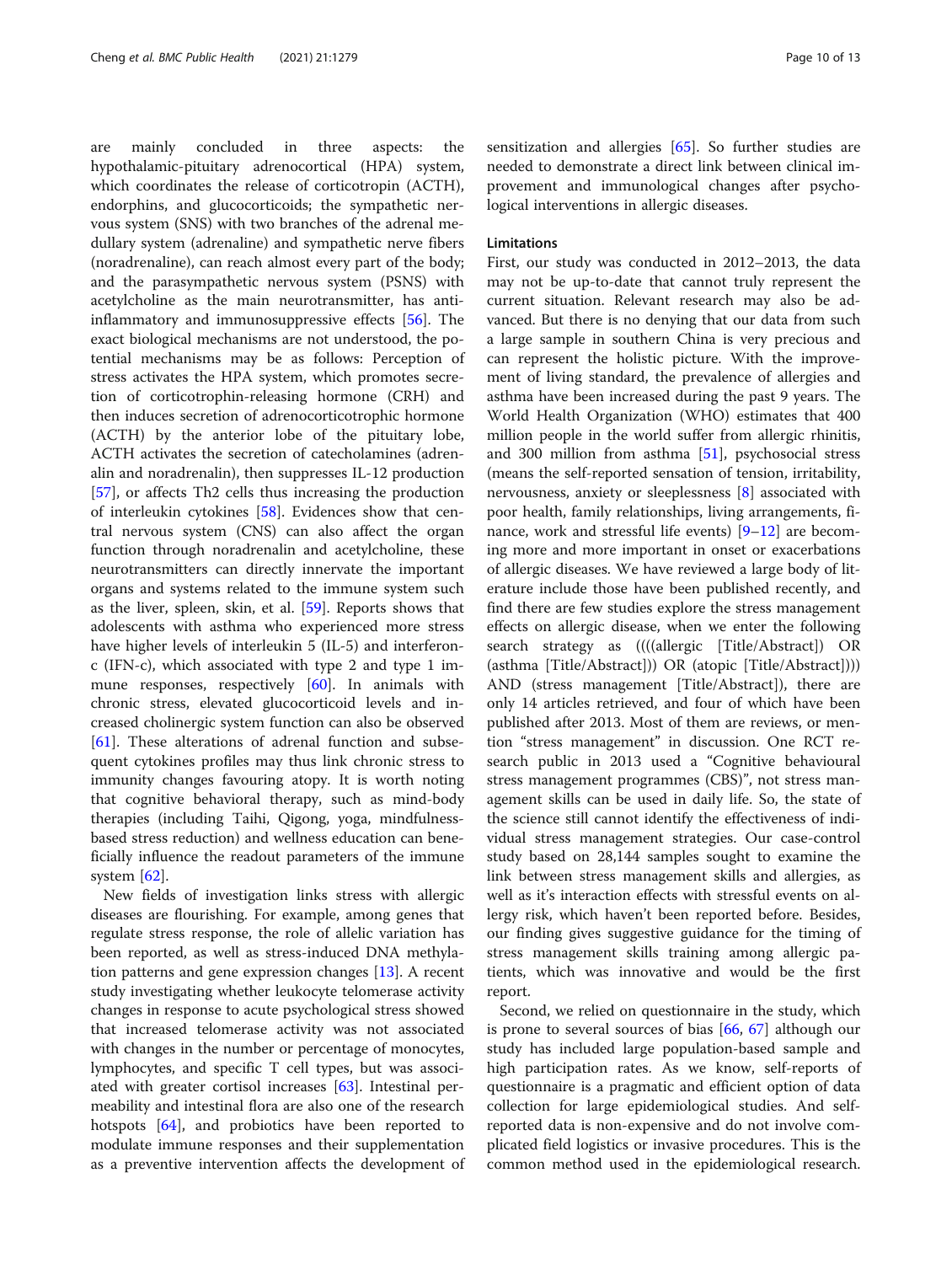<span id="page-10-0"></span>And we had taken measures to avoid the bias for accuracy data.

For selection bias: epidemiological studies can be affected by selection bias. In this study, we have included six cities randomly selected in Guangdong province, and then selected one or two convenient areas (e.g. schools, companies, government agencies or factories) in each city for cluster sampling. The sample size is reasonably large, and the response rate is relatively high (83.01%). Thus, a selection bias is unlikely. Furthermore, we have matched the age and sex that may reduce the bias in reporting the disease  $[68]$  $[68]$ , and also bias caused by sex differences in the prevalence of the disease.

For recall bias: The recall biases in our manuscript are mainly on the allergic disease and the stressful life events. However, enterprises, factories or government unit would hold routine health examinations for employees every year. We evaluated these medical histories getting from each unit managers (at least one-year medical examination report between 2012 and 2013 for each participant) to minimize the diseases recall bias. Furthermore, we select life events based on well-known life event scales [[36](#page-11-0)]. Study participants indicated (yes/no) their experience of 14 major events, which are connected with disease or death of family members or close friends; conflicts in personal relationships or life changes. These events have a strong impact on emotions, so would be remembered reliably by participants. They are likely to be recalled more accurately than other events [\[69](#page-12-0)]. And exclusion of cases who completed questionnaires after five-year post diagnosis is done to minimize recall bias and reverse. Thus, recall bias could have influenced our estimates only to a minimal extent.

#### Conclusions

Our case-control study based on 28,144 samples confirmed a strong positive association between stressful life events and allergies, and a significantly inverse relationship between stress management skills and allergies. We have also observed antagonism effects of stress management skills with stressful events on allergy risk. Stress management skills only effect in allergic patients who had experienced stressful life events. This finding gives suggestive guidance for the timing of stress management skills training among allergic patients, which was innovative and would be the first report. Further studies are warranted to characterize the exact preventative role of stress management skills in the etiology or progression of allergies.

#### Abbreviations

OR: odds ratio; CI: Confidence interval; DM: diabetic mellitus; HPLP-II: Health Promoting Lifestyle Profile II; MOCS: One scale measurement of Current Status; IgE: immunoglobulin-E; PNI: psychoneuroimmunology; HPA: hypothalamic-pituitary- adrenocortical; SNS: sympathetic nervous

system; PSNS: parasympathetic nervous system; CRH: corticotrophin-releasing hormone; ACTH: adrenocorticotrophic hormone; CNS: central nervous system

#### Supplementary Information

The online version contains supplementary material available at [https://doi.](https://doi.org/10.1186/s12889-021-11333-3) [org/10.1186/s12889-021-11333-3.](https://doi.org/10.1186/s12889-021-11333-3)

Additional file 1: Table S1. Stress management scale items and scoring methods

Additional file 2: Table S2. Combined effects of stressful life events and stress management skills in southern urban Chinese allergy study.

Additional file 3: Questionnaire 1. Life Events and Allergic Disease Survey Scale.

Additional file 4: Questionnaire 2. Lifestyle Profile II.

#### Acknowledgements

We thank our study participants. We also thank administrators of selected units for their contribution to the data collection and case ascertainment.

#### Authors' contributions

XSZ, YYL and RL conceptualized and designed the study; JRC, FL, YGL, JYC, XMS, LX, PPJ, SWW and YX contributed to data acquisition; JRC, FL and YGL analyzed the data and prepared the initial draft of the manuscript; XSZ, YYL, RL and LZ made substantive contributions to critical revision of the manuscript for important intellectual content; XSZ, YYL and RL supervised the study. All authors read and approved the final manuscript.

#### Funding

This work was supported by the Key Project of National Natural Science Foundation of China (81830117), the NSFC-Guangdong joint fund (U1132001), the National Science Foundation of China (81760821, 81703952), the Natural Science Foundation of Guangdong Province, China (2018A0303130320), and the Science & Technical Plan of Guangzhou, Guangdong, China (201903010069). The funders had no input to the study design, analysis, interpretation of data, production of this manuscript.

#### Availability of data and materials

All data generated or analyzed during this study are included in this published article.

#### **Declarations**

#### Ethics approval and consent to participate

The study was approved by the Ethics Committee of Nanfang Hospital in Guangzhou, China (2012) LunShenZi (No.035). Verbal consent was obtained at the onset of the interview after the interviewer fully explaining the purpose of the study, participants who agreed to take part in were asked to fill out the questionnaire and provide written informed consent to share his/ her information with investigators for data statistics. The participants were free to withdraw at any time without giving any reason. Strict confidentiality was maintained throughout the process of data collection and analysis.

#### Consent for publication

Not applicable.

#### Competing interests

The authors declared no potential conflicts of interest with respect to the research, authorship, and/or publication of this article.

#### Author details

<sup>1</sup>Department of Nephrology, the First Affiliated Hospital of Zhengzhou University, Zhengzhou 450052, China. <sup>2</sup>School of Traditional Chinese Medicine, Southern Medical University, Guangzhou 510515, Guangdong, China. <sup>3</sup>Department of Traditional Chinese Medicine, People's Hospital of Yangjiang, Yangjiang 529500, Guangdong, China. <sup>4</sup>Endocrinology Department, Nanfang Hospital, Southern Medical University, Guangzhou 510515, Guangdong, China.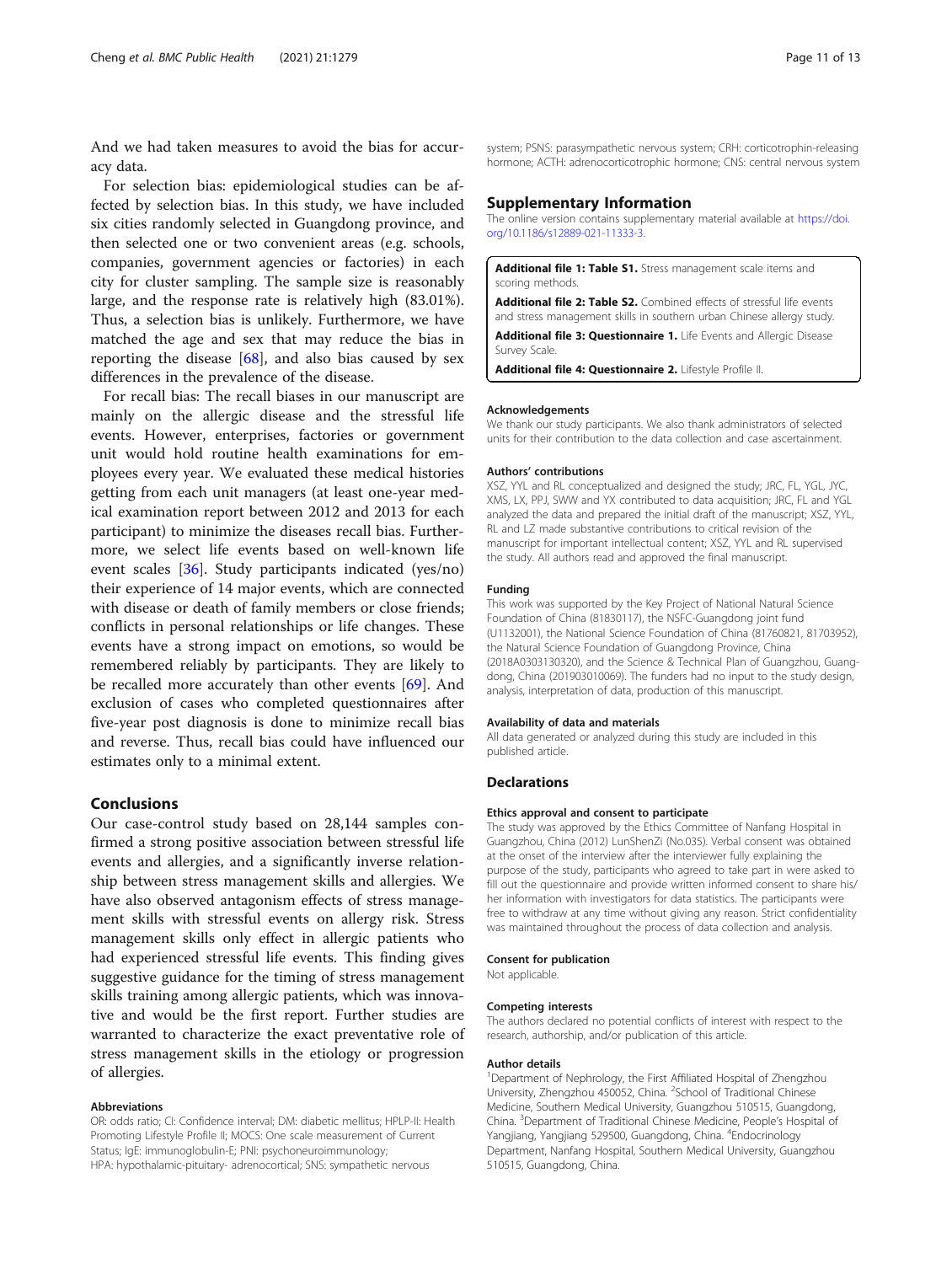#### <span id="page-11-0"></span>Received: 27 July 2020 Accepted: 21 June 2021 Published online: 30 June 2021

- References
- 1. Campbell DE, Mehr S. Fifty years of allergy: 1965-2015. J Paediatr Child Health. 2015;51(1):91–3. <https://doi.org/10.1111/jpc.12806>.
- 2. Wang XD, Zheng M, Lou HF, Wang CS, Zhang Y, Bo MY, et al. An increased prevalence of self-reported allergic rhinitis in major Chinese cities from 2005 to 2011. Allergy. 2016;71(8):1170–80. [https://doi.org/10.1111/all.12874.](https://doi.org/10.1111/all.12874)
- 3. Chen H, Li J, Cheng L, Gao Z, Lin X, Zhu R, et al. China consensus document on allergy diagnostics. Allergy Asthma Immunol Res. 2021;13(2):177–205. [https://doi.org/10.4168/aair.2021.13.2.177.](https://doi.org/10.4168/aair.2021.13.2.177)
- 4. Ono SJ. Molecular genetics of allergic diseases. Annu Rev Immunol. 2000; 18(1):347–66. <https://doi.org/10.1146/annurev.immunol.18.1.347>.
- 5. Azalim S, Camargos P, Alves AL, Senna MI, Sakurai E, Schwabe KW. Exposure to environmental factors and relationship to allergic rhinitis and/or asthma. Ann Agric Environ Med. 2014;21(1):59–63.
- 6. Akkurt I, Sümer H, Ozşahin SL, Gönlügür U, Ozdemir L, Doğan O, et al. Prevalence of asthma and related symptoms in Sivas, Central Anatolia. J Asthma. 2003;40(5):551–6. <https://doi.org/10.1081/JAS-120018791>.
- 7. Huang S, Garshick E, Weschler LB, Hong C, Li J, Li L, et al. Home environmental and lifestyle factors associated with asthma, rhinitis and wheeze in children in Beijing, China. Environ Pollut. 2020;256:113426. [https://doi.org/10.1016/j.envpol.2019.113426.](https://doi.org/10.1016/j.envpol.2019.113426)
- 8. Booth J, Connelly L, Lawrence M, Chalmers C, Joice S, Becker C, et al. Evidence of perceived psychosocial stress as a risk factor for stroke in adults: a meta-analysis. BMC Neurol. 2015;15(1):233. [https://doi.org/10.1186/s12883-](https://doi.org/10.1186/s12883-015-0456-4) [015-0456-4](https://doi.org/10.1186/s12883-015-0456-4).
- 9. Wright RJ, Cohen RT, Cohen S. The impact of stress on the development and expression of atopy. Curr Opin Allergy Clin Immunol. 2005;5(1):23–9. <https://doi.org/10.1097/00130832-200502000-00006>.
- 10. Landeo-Gutierrez J, Celedón JC. Chronic stress and asthma in adolescents. Ann Allergy Asthma Immunol. 2020;125(4):393–8. [https://doi.org/10.1016/j.a](https://doi.org/10.1016/j.anai.2020.07.001) [nai.2020.07.001](https://doi.org/10.1016/j.anai.2020.07.001).
- 11. Miyasaka T, Dobashi-Okuyama K, Takahashi T, Takayanagi M, Ohno I. The interplay between neuroendocrine activity and psychological stress-induced exacerbation of allergic asthma. Allergol Int. 2018;67(1):32–42. [https://doi.](https://doi.org/10.1016/j.alit.2017.04.013) [org/10.1016/j.alit.2017.04.013](https://doi.org/10.1016/j.alit.2017.04.013).
- 12. Lee MR, Son BS, Park YR, Kim HM, Moon JY, Lee YJ, et al. The relationship between psychosocial stress and allergic disease among children and adolescents in Gwangyang Bay, Korea. J Prev Med Public Health. 2012;45(6): 374–80. <https://doi.org/10.3961/jpmph.2012.45.6.374>.
- 13. Rosenberg SL, Miller GE, Brehm JM, Celedón JC. Stress and asthma: novel insights on genetic, epigenetic, and immunologic mechanisms. J Allergy Clin Immunol. 2014;134(5):1009–15. [https://doi.org/10.1016/j.jaci.2014.07.005.](https://doi.org/10.1016/j.jaci.2014.07.005)
- 14. Theoharides TC. Effect of stress on Neuroimmune processes. Clin Ther. 2020; 42(6):1007–14. [https://doi.org/10.1016/j.clinthera.2020.05.002.](https://doi.org/10.1016/j.clinthera.2020.05.002)
- 15. Ohno I. Neuropsychiatry phenotype in asthma: psychological stress-induced alterations of the neuroendocrine-immune system in allergic airway inflammation. Allergol Int. 2017;66S:S2–8. [https://doi.org/10.1016/j.alit.2017.](https://doi.org/10.1016/j.alit.2017.06.005) [06.005.](https://doi.org/10.1016/j.alit.2017.06.005)
- 16. Wright RJ. Stress-related programming of autonomic imbalance: role in allergy and asthma. Chem Immunol Allergy. 2012;98:32–47. [https://doi.org/1](https://doi.org/10.1159/000336496) [0.1159/000336496](https://doi.org/10.1159/000336496).
- 17. Li B, Duan XH, Wu JF, Liu BJ, Luo QL, Jin HL, et al. Impact of psychosocial stress on airway inflammation and its mechanism in a murine model of allergic asthma. Chin Med J. 2013;126(2):325–34.
- 18. Lin TK, Zhong L, Santiago JL. Association between stress and the HPA Axis in the atopic dermatitis. Int J Mol Sci. 2017;18(10):2131. [https://doi.org/10.33](https://doi.org/10.3390/ijms18102131) 90/iims18102131.
- 19. Wright RJ, Rodriguez M, Cohen S. Review of psychosocial stress and asthma: an integrated biopsychosocial approach. Thorax. 1998;53(12):1066–74. [https://doi.org/10.1136/thx.53.12.1066.](https://doi.org/10.1136/thx.53.12.1066)
- 20. Dhabhar FS. Stress-induced augmentation of immune function-the role of stress hormones, leukocyte trafficking, and cytokines. Brain Behav Immun. 2002;16(6):785–98. [https://doi.org/10.1016/S0889-1591\(02\)00036-3.](https://doi.org/10.1016/S0889-1591(02)00036-3)
- 21. Rutters F, Pilz S, Koopman AD, Rauh SP, Te Velde SJ, Stehouwer CD, et al. The association between psychosocial stress and mortality is mediated by lifestyle and chronic diseases: the Hoorn study. Soc Sci Med. 2014;118:166– 72. [https://doi.org/10.1016/j.socscimed.2014.08.009.](https://doi.org/10.1016/j.socscimed.2014.08.009)
- 22. Justice B. Critical life events and the onset of illness. Compr Ther. 1994;20(4): 232–8.
- 23. Teiramaa E. Psychosocial and psychic factors and age at onset of asthma. J Psychosom Res. 1979;23(1):27–37. [https://doi.org/10.1016/0022-3](https://doi.org/10.1016/0022-3999(79)90068-0) [999\(79\)90068-0](https://doi.org/10.1016/0022-3999(79)90068-0).
- 24. Sandberg S, Järvenpää S, Penttinen A, Paton JY, McCann DC. Asthma exacerbations in children immediately following stressful life events: a Cox's hierarchical regression. Thorax. 2004;59(12):1046–51. [https://doi.org/10.1136/](https://doi.org/10.1136/thx.2004.024604) [thx.2004.024604](https://doi.org/10.1136/thx.2004.024604).
- 25. Bockelbrink A, Heinrich J, Schäfer I, Zutavern A, Borte M, Herbarth O, et al. Atopic eczema in children: another harmful sequel of divorce. Allergy. 2006; 61(12):1397–402. [https://doi.org/10.1111/j.1398-9995.2006.01186.x.](https://doi.org/10.1111/j.1398-9995.2006.01186.x)
- 26. Kilpeläinen M, Koskenvuo M, Helenius H, Terho EO. Stressful life events promote the manifestation of asthma and atopic diseases. Clin Exp Allergy. 2002;32(2):256–63. <https://doi.org/10.1046/j.1365-2222.2002.01282.x>.
- 27. Turyk ME, Hernandez E, Wright RJ, Freels S, Slezak J, Contraras A, et al. Stressful life events and asthma in adolescents. Pediatr Allergy Immunol. 2008;19(3):255–63. <https://doi.org/10.1111/j.1399-3038.2007.00603.x>.
- 28. Loerbroks A, Apfelbacher CJ, Thayer JF, Debling D, Stürmer T. Neuroticism, extraversion, stressful life events and asthma: a cohort study of middle-aged adults. Allergy. 2009;64(10):1444–50. [https://doi.org/10.1111/j.1398-9995.2](https://doi.org/10.1111/j.1398-9995.2009.02019.x) [009.02019.x](https://doi.org/10.1111/j.1398-9995.2009.02019.x).
- 29. Lietzén R, Virtanen P, Kivimäki M, Sillanmäki L, Vahtera J, Koskenvuo M. Stressful life events and the onset of asthma. Eur Respir J. 2011;37(6):1360–5. [https://doi.org/10.1183/09031936.00164609.](https://doi.org/10.1183/09031936.00164609)
- 30. Oren E, Gerald L, Stern DA, Martinez FD, Wright AL. Self-Reported Stressful Life Events During Adolescence and Subsequent Asthma: A Longitudinal Study. J Allergy Clin Immunol Pract. 2017;5(2):427–34.e2.
- 31. Herberth G, Röder S, Bockelbrink A, Schäfer T, Borte M, Herbarth O, et al. Stressful life events in childhood and allergic sensitization. Allergol Select. 2018;2(1):1–9. [https://doi.org/10.5414/ALX01275E.](https://doi.org/10.5414/ALX01275E)
- 32. de Brouwer SJ, Kraaimaat FW, Sweep FC, Donders RT, Eijsbouts A, van Koulil S, et al. Psychophysiological responses to stress after stress management training in patients with rheumatoid arthritis. PLoS One. 2011;6(12):e27432. [https://doi.org/10.1371/journal.pone.0027432.](https://doi.org/10.1371/journal.pone.0027432)
- 33. Antoni MH, Dhabhar FS. The impact of psychosocial stress and stress management on immune responses in patients with cancer. Cancer. 2019; 125(9):1417–31. <https://doi.org/10.1002/cncr.31943>.
- 34. Walker LG, Walker MB, Ogston K, Heys SD, Ah-See AK, Miller ID, et al. Psychological, clinical, and pathological effects of relaxation training and guided imagery during primary chemotherapy. Br J Cancer. 1999;80(1–2): 262–8. <https://doi.org/10.1038/sj.bjc.6690349>.
- 35. Huntley A, White AR, Ernst E. Relaxation therapies for asthma: a systematic review. Thorax. 2002;57(2):127–31. <https://doi.org/10.1136/thorax.57.2.127>.
- 36. Rothman KJ, Greenland S. Case-control studies. In: Rothman KJ, Greenland S, editors. Modern epidemiology. USA: Lippincott Williams & Wilkins; 2008. p. 93–114.
- 37. Holmes TH, Rahe RH. The social readjustment rating scale. J Psychosom Res. 1967;11(2):213–8. [https://doi.org/10.1016/0022-3999\(67\)90010-4.](https://doi.org/10.1016/0022-3999(67)90010-4)
- 38. Walker SN, Sechrist KR, Pender NJ. The health-promoting lifestyle profile: development and psychometric characteristics. Nurs Res. 1987; 36(2):76–81.
- 39. Walker SN, Sechrist KR, Pender NJ. The Health-Promoting Lifestyle Profile II. University of Nebraska Medical Center, College Of Nursing. 1995. [https://](https://www.unmc.edu/nursing/faculty/) [www.unmc.edu/nursing/faculty/](https://www.unmc.edu/nursing/faculty/) health-promoting-lifestyle-profile-II.html. Accessed 1995.
- 40. Lee RL, Loke AJ. Health-promoting behaviors and psychosocial well-being of university students in Hong Kong. Public Health Nurs. 2005;22(3):209–20. [https://doi.org/10.1111/j.0737-1209.2005.220304.x.](https://doi.org/10.1111/j.0737-1209.2005.220304.x)
- 41. Sonmezer H, Cetinkaya F, Nacar M. Healthy life-style promoting behaviour in Turkish women aged 18–64. Asian Pac J Cancer Prev. 2012;13(4):1241–5. [https://doi.org/10.7314/APJCP.2012.13.4.1241.](https://doi.org/10.7314/APJCP.2012.13.4.1241)
- 42. Leung SS, Chiang VC, Chui YY, Mak YW, Wong DF. A brief cognitivebehavioral stress management program for secondary school teachers. J Occup Health. 2011;53(1):23–35. <https://doi.org/10.1539/joh.L10037>.
- 43. World Health Organization. Obesity: preventing and managing the global epidemic. Report of a WHO Consultation. World Health Organ Tech Rep Ser. 2000; 894:i-xii,1–253.
- 44. Chen C, Lu FC, Department of Disease Control Ministry of Health, PR China. The guidelines for prevention and control of overweight and obesity in Chinese adults. Biomed Environ Sci. 2004;17 Supp l:1–36.